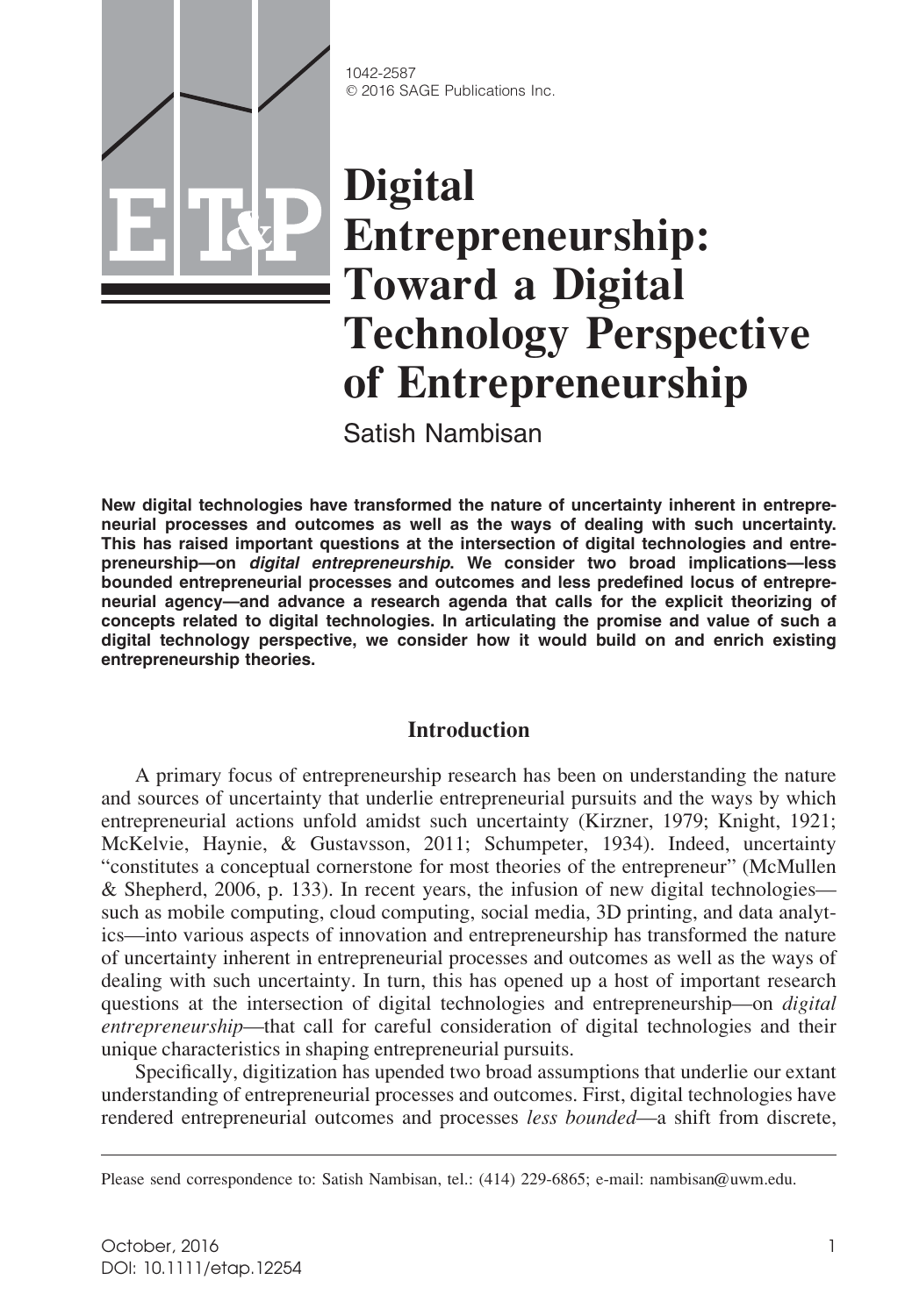impermeable, and stable boundaries to increasingly porous and fluid boundaries. In terms of outcomes, this relates to the structural boundaries of the product, service, etc. (for example, the features, scope, and market reach of an offering), and in terms of processes, this relates to the spatial and temporal boundaries of entrepreneurial activities (for example, when and where activities are carried out). Digitization of products and services allows for greater flexibility by separating function from form and contents from medium (Yoo, Henfridsson, & Lyytinen, 2010) making entrepreneurial outcomes "intentionally incomplete" (Garud, Jain, & Tuertscher, 2008)—i.e., the scope, features, and value of offerings would continue to evolve even after they have been introduced to the market or "implemented." Digitization of entrepreneurial processes has helped to break down the boundaries between the different phases and brought greater levels of unpredictability and nonlinearity into how they unfold (Huang, Henfridsson, Liu, & Newell, in press). Second, digitization has led to *less predefinition* in the locus of entrepreneurial agency (i.e., where the ability to garner entrepreneurial ideas and the resources to develop them is situated) as it increasingly involves a broader, more diverse, and often continuously evolving set of actors—a shift from a predefined, focal agent to a dynamic collection of agents with varied goals, motives, and capabilities. For example, new types of digital infrastructures—such as crowdfunding systems (Mollick, 2014), digital 3D printing systems and digital makerspaces (Mortara & Parisot, in press; Rayna, Striukova, & Darlington, 2015; Smith, Sabine, Sascha, Johan, & van Oost, 2013), and social media platforms (Fischer & Reuber, 2011)—have led to more collective ways of pursuing entrepreneurship (Aldrich, 2014). As we discuss in detail in the next section, changes in both of these assumptions and the uncertainties they portray—limit the relevance and value of insights from existing research in entrepreneurship and demand novel theorizing of how entrepreneurial opportunities are formed and enacted in an increasingly digital world.

Given that unique characteristics and aspects of digital technologies shape these changes, we propose that such novel explanation will need to be informed by the digital technology perspective—one that incorporates digital-technology–related theories, concepts, and constructs. For example, consider the following questions. Why are some entrepreneurs (ventures) more successful than others in acquiring entrepreneurial resources through digital crowdsourcing and crowdfunding systems? How does the use of digital infrastructure (e.g., social media) by different entrepreneurs lead to different types of effectual cognitions and behaviors (and consequently different outcomes)? How does the generativity induced by digital artifacts and platforms shape the dynamic emergence of novel entrepreneurial opportunities? How do entrepreneurial narratives of opportunity get shared and co-created through interactions among diverse actors on digital forums? How does the collective nature of entrepreneurial agency enabled by digital technologies shape entrepreneurial processes and outcomes? Without explicitly theorizing about digital technologies and their characteristics—and integrating such a digital technology perspective with existing theories and concepts in entrepreneurship—we are unlikely to find reliable and valid answers to such questions.

Despite its contemporary significance, however, existing research in entrepreneurship has largely neglected the role of digital technologies in entrepreneurial pursuits. Prior research on technology entrepreneurship (Beckman, Eisenhardt, Kotha, Meyer, & Rajagopalan, 2012; Zupic, 2014) has by and large focused on entrepreneurship as practiced in technology-intensive environments (including digital technology), wherein technology is treated merely as a context for empirical work (e.g., Bingham & Haleblian, 2012; Vissa & Bhagavatula, 2012). Limited effort has been made on theorizing the role of specific aspects of digital technologies in shaping entrepreneurial opportunities, decisions, actions, and outcomes.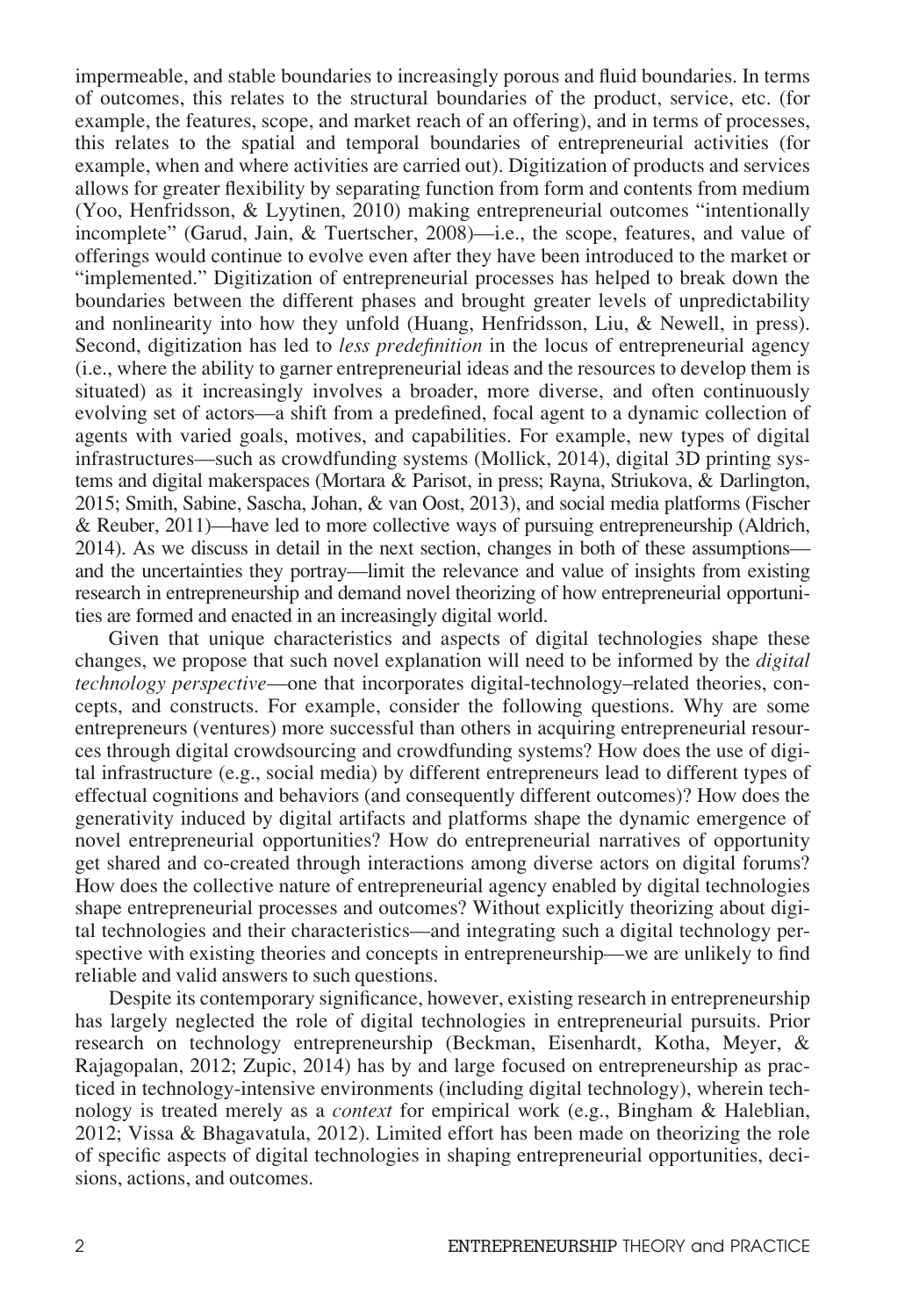In this paper, we address two key questions associated with entrepreneurship in a digital world: (1) how does the richness of pervasive digitization such as its variability, materiality, generativity, and emergence create a need for new theorizing in entrepreneurship? and, (2) what should be the components of new theories in entrepreneurship that recognize and incorporate this richness? We address the first question by examining the impact of digitization on entrepreneurial boundaries and entrepreneurial agency and the associated issues. To address the second question, we advance a research agenda that involves the application of theoretical frameworks and concepts drawn from the digital technology literature (in conjunction with existing entrepreneurship theories) to gain a deeper understanding of the implications of more fluid entrepreneurial boundaries and distributed entrepreneurial agency and the associated entrepreneurial uncertainty. We articulate the key conclusions in the form of a set of research themes that could guide future conceptual and empirical work in this area.

We seek to make two main contributions to research and practice in entrepreneurship. First, we help to establish the relevance of digital entrepreneurship as an area of inquiry within entrepreneurship and elucidate the potential implications of such research for innovators and entrepreneurs in industries across the digital spectrum. In doing so, we illustrate the value of specific digital-technology–related theoretical concepts in informing such research and how they relate to (or complement/enrich) existing entrepreneurship theories and perspectives (e.g., opportunity creation perspective, narrative perspective, effectuation, etc.). Second, we emphasize the need to focus on the intermingling of human/social and material (here, digital technology) agencies to truly understand how entrepreneurial opportunities are formed and enacted in an increasingly digital world. Thereby, we contribute to the ongoing discourse in entrepreneurship about how opportunities emerge from such intermingling of social and material elements (e.g., Garud  $\&$ Giuliani, 2013) and on the cognitive perspective of opportunity formation and enactment (e.g., Gregoire, Corbett, & McMullen, 2011).

We start by describing three distinct elements of digital technologies—digital artifacts, platforms, and infrastructure—and then expand on how the infusion of varied digital technologies questions the prevailing assumptions regarding entrepreneurial boundaries and entrepreneurial agency.

## Digital Technologies and Entrepreneurship

### Digital Artifacts, Platforms, and Infrastructure

Digital technologies manifest in the realm of entrepreneurship in the form of three distinct but related elements—digital artifacts, digital platforms, and digital infrastructure. We briefly define and describe each and then discuss their implications—both general implications for entrepreneurship as well as those with regard to the two assumptions questioned (entrepreneurial boundaries, entrepreneurial agency).

A digital artifact is defined here as a digital component, application, or media content that is part of a new product (or service) and offers a specific functionality or value to the end-user (Ekbia, 2009; Kallinikos, Aaltonen, & Marton, 2013). The decoupling of information from its related physical form or device has led to the gradual infusion of such digital artifacts or components into a wide range of products and services (Lusch & Nambisan, 2015) and unleashed a plethora of opportunities for entrepreneurs in different industries (Porter & Heppelmann, 2014). Such digital artifacts or components are present not only on smartphones and other personal devices (e.g., apps that run on smart watch,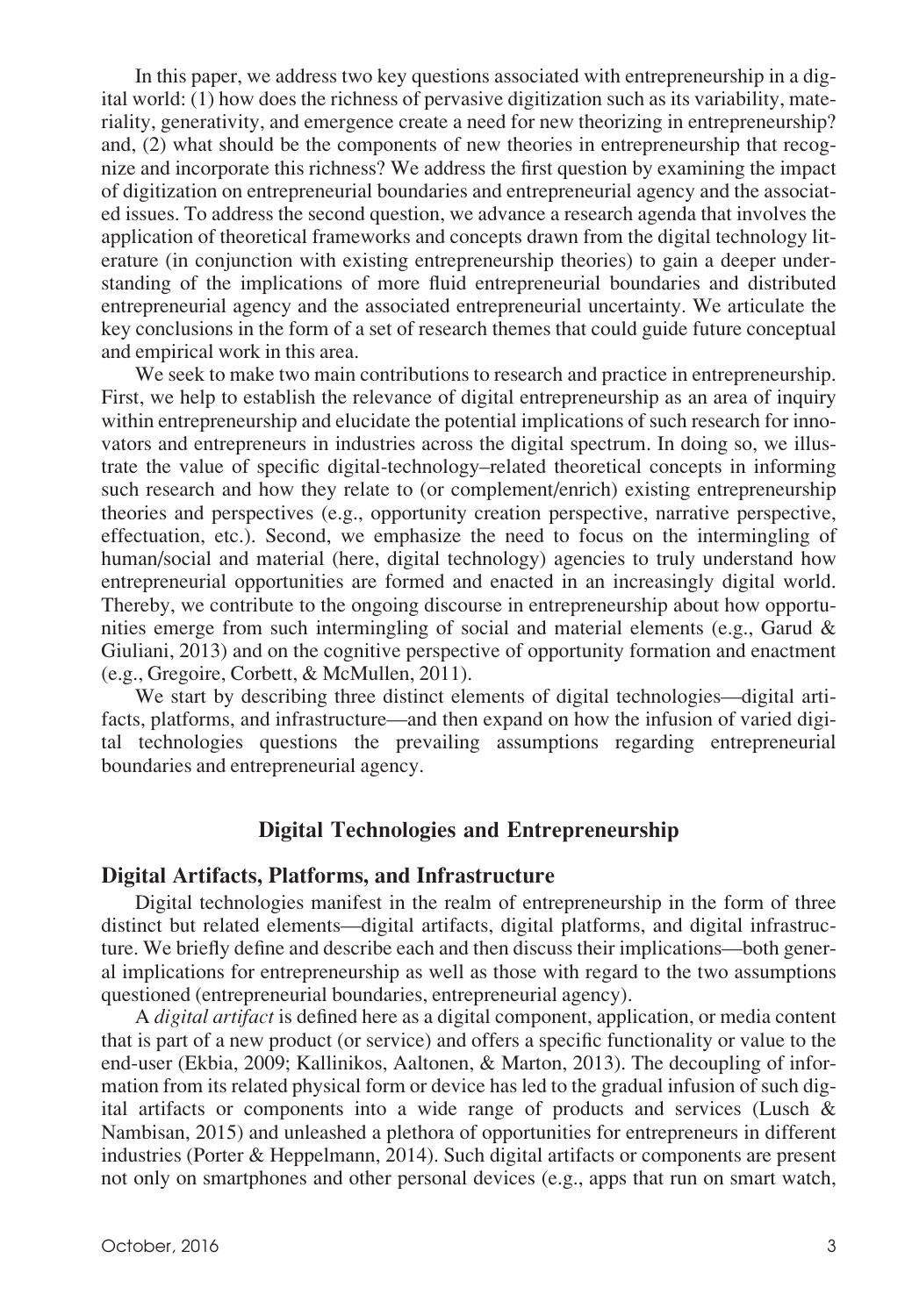fitness watch, etc.) but also as part of home appliances, toys, apparel, shoes, automobiles, etc. (e.g., Amazon Dash button, Oral-B's connected toothbrush, Eight mattress cover, Babolat's tennis racket  $Play$ , Ralph Lauren PoloTech shirt, Nike+ Sensor, Nest's learning thermostat, etc.). Digital artifacts can be either stand-alone software/hardware component on a physical device or, as increasingly is evident, part of a broader ecosystem of offerings that operate on a digital platform.

A *digital platform* is defined as a shared, common set of services and architecture that serves to host complementary offerings, including digital artifacts (Parker, Van Alstyne, & Choudary, 2016; Tiwana, Konsynski, & Bush, 2010). For example, Apple's iOS platform and Google's Android platform enable apps to run on their respective smartphones. Similarly, Ford's SYNC 3 is a digital platform that hosts integrated communication, navigation, and entertainment apps in cars. Digital platforms provide a wealth of opportunities for entrepreneurs—opportunities that involve developing complementary products and services (Zahra & Nambisan, 2011). Such digital platforms (and associated ecosystems) are often marked by the role of a single firm, the platform leader, in establishing the modular platform and in orchestrating both value creation and value appropriation (Gawer  $\&$ Cusumano, 2002; Nambisan & Sawhney, 2011). The potential for new ventures to deepen their specialization while offsetting their production, marketing, and distribution capabilities explain the attractiveness of digital platforms as a venue for entrepreneurship (Huang, Ceccagnoli, Forman, & Wu, 2013; Zahra & Nambisan, 2011).

In contrast to digital platforms, *digital infrastructure* is defined as digital technology tools and systems (e.g., cloud computing, data analytics, online communities, social media, 3D printing, digital makerspaces, etc.) that offer communication, collaboration, and/or computing capabilities to support innovation and entrepreneurship. Such digital infrastructures have led to the democratization of entrepreneurship (Aldrich, 2014), i.e., the engagement of a greater number and diverse set of people in all stages of the entrepreneurial process—from opportunity exploration to concept testing to venture funding and launch. For example, crowdsourcing and crowdfunding systems allow entrepreneurs to engage with potential customers and investors in acquiring varied resources (ideas, capital) on a global scale (Kim & Hann, 2013). Similarly, cloud computing, digital makerspaces, and data analytics have made it possible for new ventures to costeffectively construct and test novel concepts involving a larger set of potential customers (Hatch, 2013). Indeed, new digital infrastructures have shown the capability to support end-to-end entrepreneurial activities.

Thus, digital technologies increasingly form an inherent part of the entrepreneurial opportunity in terms of both the outcome as well as the process. Specifically, drawing on Davidsson's (2015) entrepreneurial opportunity framework, digital artifacts and digital platforms serve as part of the new venture idea (outcome) while digital infrastructure serves as an external enabler (supporting the process). As we discuss next, the characteristics and other aspects of these digital technology elements critically shape the changing assumptions regarding the nature of innovation and entrepreneurial boundaries and the distribution of entrepreneurial agency.

## Less Bounded Entrepreneurial Outcomes and Processes

Prior studies on innovation and entrepreneurship have, by and large, presupposed a stable or fixed and discrete set of boundaries for the new product (or service) idea that underlie an entrepreneurial opportunity (Davidsson, 2015; Short, Ketchen, Shook, & Ireland, 2010). To a great extent this has been informed by existing theories on product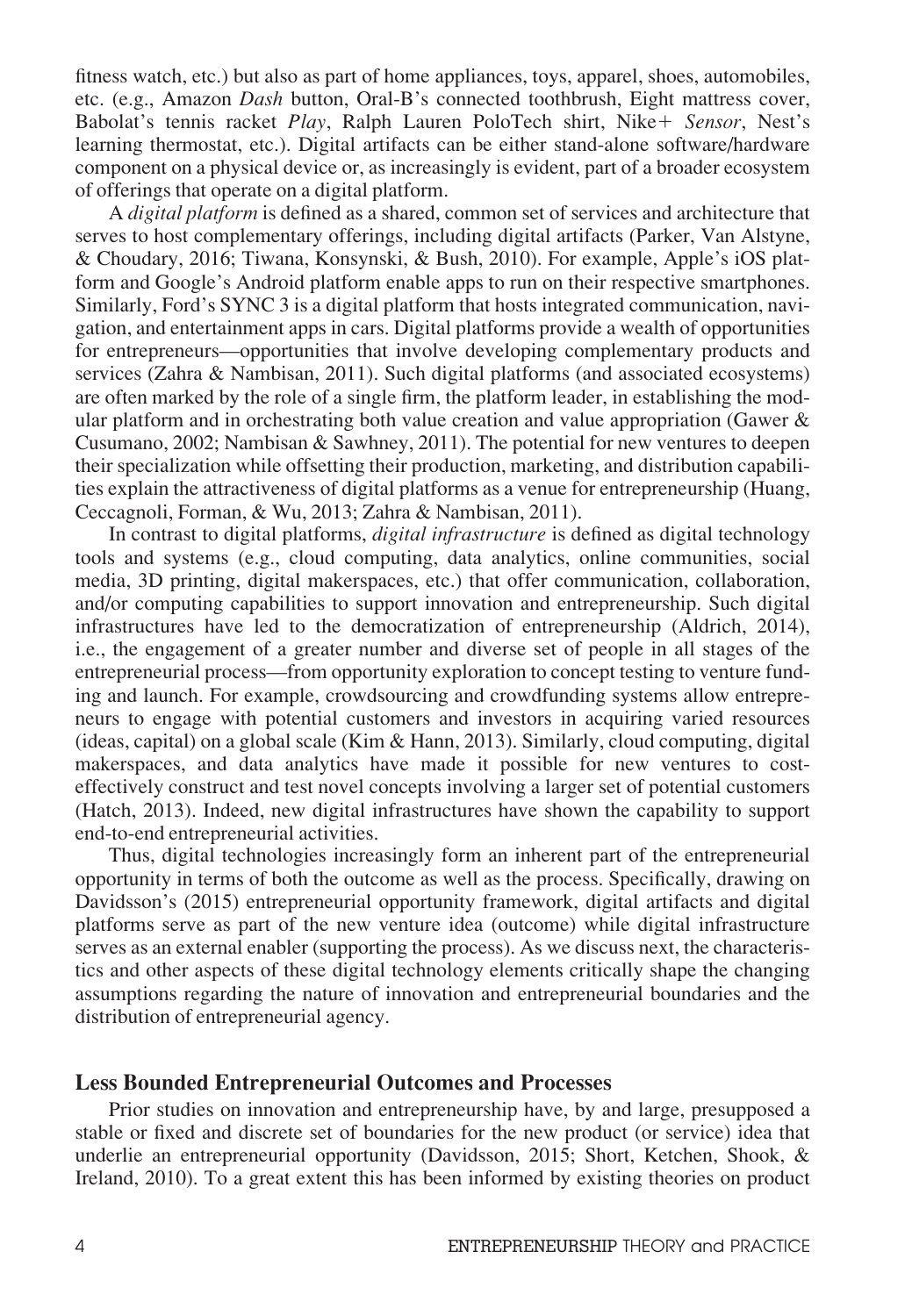life cycle (Utterback, 1994), architectural innovation (Henderson & Clark, 1990), product development process (Ulrich & Eppinger, 2011), etc., all of which assume relatively stable and well-defined boundaries around a product/service. With the infusion of digital technologies, however, such boundaries have become more porous and fluid because the scope, features, and value of product/service offerings continue to evolve even after the idea has been enacted. For example, by modifying digital artifacts or components, Tesla has been able to introduce new functionalities and value offerings into its cars even after they have been delivered to customers. Similarly, by modifying the digital analytic components in cars, companies such as Metromile (a California based start-up) have been able to offer continuously evolving "usage-based" insurance products to their customers. Unique characteristics of digital artifacts or components—they are reprogrammable, recombinable, and open (Yoo et al., 2010; Zittrain, 2008)—dress them with "ambivalent ontologies" (Kallinikos et al., 2013). Most digital product designs remain somewhat incomplete and in a state of flux where both the scale and scope of the innovation can be expanded by various participating innovation actors (Lyytinen, Yoo, & Boland, 2016). Further, the value and utility of these digital artifacts is often dependent on "shifting webs of functional relations with other artifacts across specific contexts and organizations" (Kallinikos et al., p. 357) and reveals the potential role of their characteristics or attributes in shaping and reshaping the structural boundaries of the novel opportunities that entrepreneurs form and enact.

Similarly, digital platforms infuse a degree of generativity, and hence an extent of unpredictability and fluidity, into entrepreneurial outcomes. Generativity refers to "a technology's overall capacity to produce unprompted change driven by large, varied, and uncoordinated audiences" (Zittrain, 2006, p. 1980). In the current context, generativity refers to the capability of digital platforms to allow for a recombination of elements and for assembly, extension, and redistribution of functionality (Yoo et al., 2010; Zittrain). For example, when Apple infuses new capabilities into its digital platform (iOS), it produces ripple effects wherein existing entrepreneurial opportunities (e.g., app development on iPhone) are transformed and/or radically new opportunities are generated (e.g., new ways of connecting to or using data from home automation devices)—in turn, refashioning the boundaries of the associated opportunity space. Digital platforms emphasize variability and agility, resulting in such cumulative and path-dependent innovation trajectories (Parker et al., 2016; Tiwana et al., 2010). Such generativity can emanate from the characteristics of the digital platform architecture and from the governance of the related ecosystem (Foerderer, Kude, Schuetz, & Heinzl, 2014; Um, Yoo, Wattal, Kulathinal, & Zhang, 2013), indicating digital technologies' role in shaping the fluid boundaries of entrepreneurial outcomes.

With digitization, entrepreneurial processes have also become less bounded, particularly in terms of their temporal structure. For example, new digital infrastructures (e.g., 3D printing, digital makerspaces, etc.) enable product ideas and business models to be quickly formed, enacted, modified, and reenacted in repeated cycles of experimentation and implementation (Ries, 2011), making it less clear as to when a particular phase starts and/or ends. Such variability in entrepreneurial activities is also enabled by the extreme scalability (i.e., the ability to rapidly enhance the capabilities and performance at low cost and with ease) afforded by new digital infrastructures such as cloud computing and mobile networking (Brynjolfsson & Saunders, 2009). For example, when Brian Chesky and Joe Gebbia launched their entrepreneurial initiative in 2007—which later became Airbnb—their initial focus was on meetings and events for which hotel space was sold out. However, soon they discovered that such demand for affordable accommodation existed year-around and internationally and scaled up their services rapidly, largely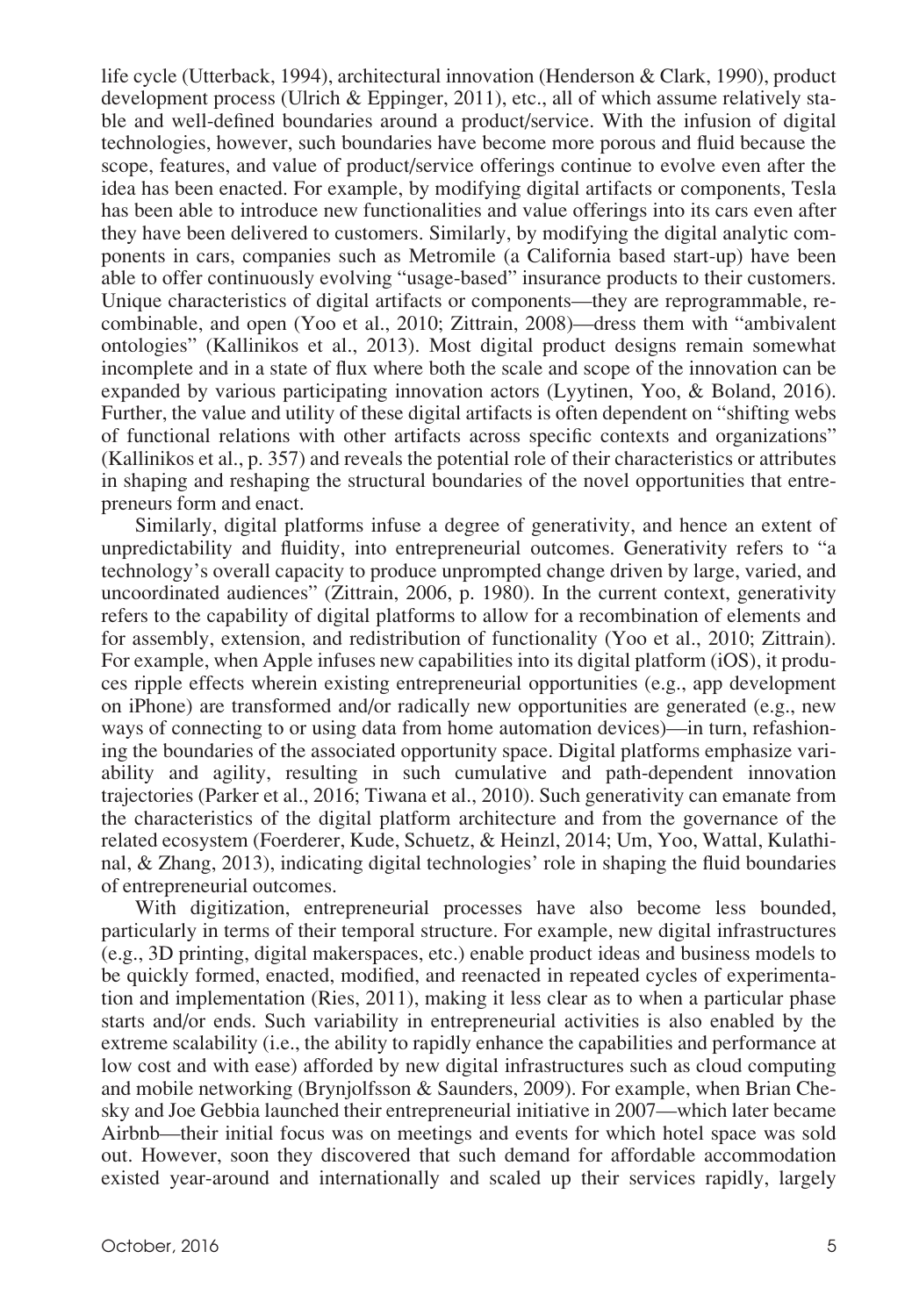enabled by flexible cloud computing services. Thus, digital infrastructures infuse a level of fluidity or variability into entrepreneurial processes, allowing them to unfold in a nonlinear fashion across time and space.

These changes—less stable boundaries in both entrepreneurial outcomes and processes—have in turn led to changes in behaviors and actions on the part of entrepreneurs in the digital arena. Specifically, if entrepreneurial outcomes are amenable to continuous change and evolution, then entrepreneurial success may no longer be reflected by the enactment of a predefined opportunity or the execution of a predefined value proposition. Instead, entrepreneurial actions would need to be oriented toward facilitating a continuously evolving value proposition, i.e., actions that leverage the potential for the continuous re-scoping of the opportunity. Further, entrepreneurial actions are not limited to or bounded by a set of activities and timeframes specified in a business plan. Rather, entrepreneurs are called upon to chart more dynamic paths or trajectories—that are by nature more sporadic and parallel and involve the constant initiation, forking, merging, and termination of diverse activities—facilitated by digital technologies.

Traditional models and frameworks in entrepreneurship have by and large assumed relatively stable and fixed boundaries around an entrepreneurial opportunity one wherein success is often defined in terms of how well an entrepreneur executes on the associated, well-defined business plan (e.g., Brinckmann, Grichnik, & Kapsa, 2010; Gruber, 2007; Honig & Karlsson, 2004). As such, studies in this vein hold limited insights on entrepreneurial actions, behaviors, and success in the digitized world. On the other hand, a more emergent stream in entrepreneurship research has offered alternate perspectives of opportunity formation and enactment that reflect such fluid boundaries in entrepreneurial outcomes and processes and their accompanying uncertainty, albeit largely in abstract terms. For example, the "opportunity creation" perspective (e.g., Alvarez, Barney, & Anderson, 2013) suggests that opportunities are emergent (actors wait for a response from their actions, usually from the market, and then adjust their beliefs and act again) and that the creation process is iterative and evolutionary (the opportunity co-evolves with the context in which it is situated) (Garud & Karnoe, 2003). Similarly, the "effectuation" perspective  $(e.g.,)$ Sarasvathy, 2001) suggests an iterative process wherein the entrepreneur engages in continuous cognitive re-evaluation of the means available to them and their effects thereby gradually shaping the offering (Read, Song, & Smit, 2009; Sarasvathy & Dew, 2005). The "narrative" perspective (e.g., Gartner, 2007; Garud, Gehman, & Giuliani, 2014) depicts "meaning making" associated with entrepreneurial opportunities as an ongoing process that unfolds through continuous interactions between actors and artifacts (Garud & Giuliani, 2013). While all of these perspectives seem to (directly or indirectly) imply the fluid boundaries associated with entrepreneurial processes and outcomes, the lack of focus on more concrete concepts and constructs that underlie digital entrepreneurship limit their potential to inform on the varied issues.

Alternative theories and conceptualizations are thus needed that incorporate new ways of evaluating entrepreneurial success and inform on the factors associated with more dynamic and continuously evolving entrepreneurial outcomes and processes. Importantly, as our discussion indicates, digital artifacts, platforms, and infrastructure play a crucial role in shaping such liminally bounded entrepreneurial outcomes and processes. As such, a fine-grained focus on specific aspects and characteristics of digital technologies may offer a promising path toward developing more accurate theoretical explanations of this phenomenon.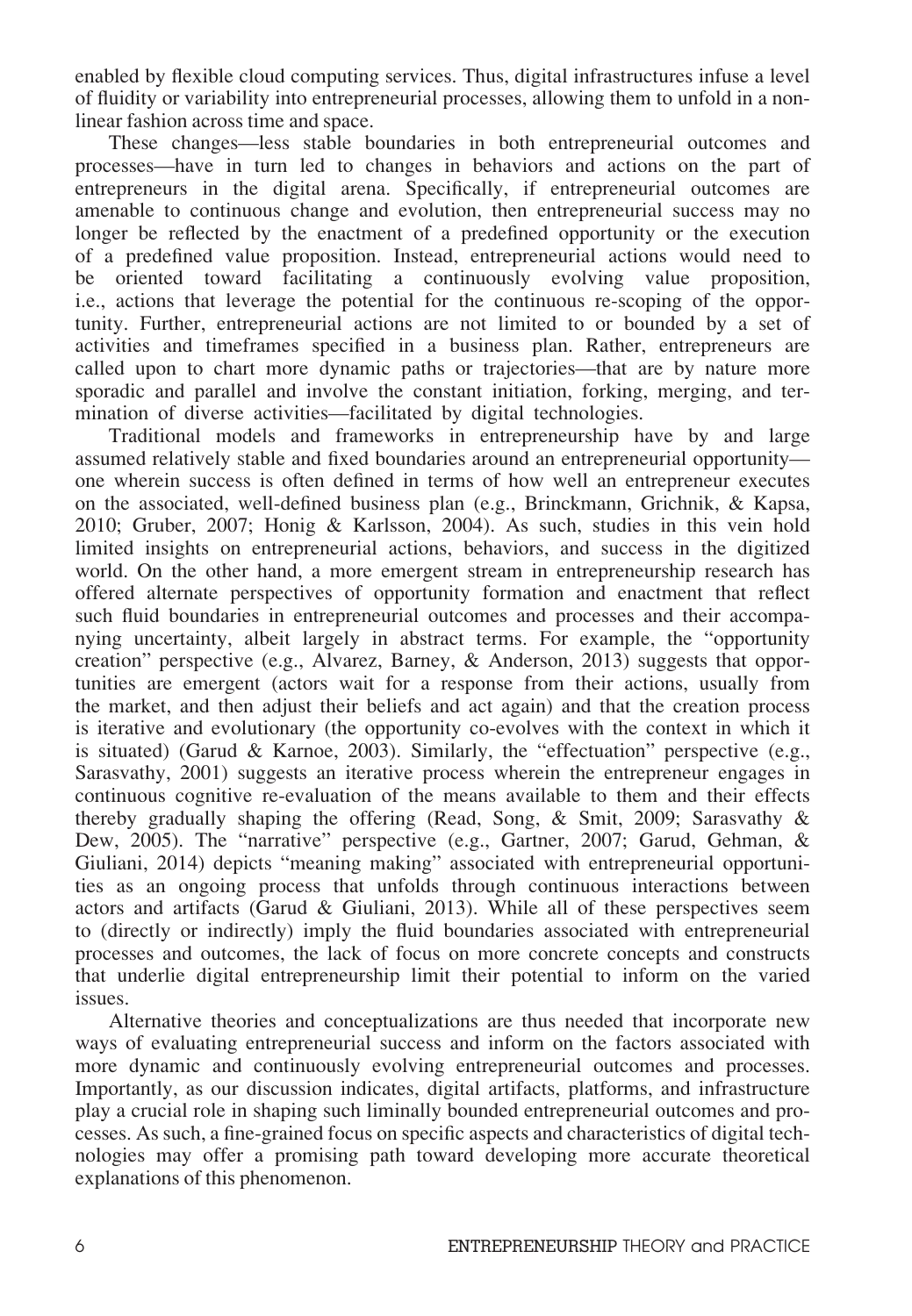## Less Predefinition in Entrepreneurial Agency

The extant literature in entrepreneurship has, by and large, focused on the role of a predefined founder (or set of founders) who drives the entrepreneurial idea from its inception to fruition. Indeed, much of the early literature has focused on issues at the individual-opportunity nexus (Sarason, Dean, & Dillard, 2006; Shane & Eckhardt, 2003) that inherently assumes such a primary role for the individual entrepreneur. With the infusion of digital technologies, however, the locus of entrepreneurial agency has become less predefined and more diffused (or distributed), wherein a dynamic and often unexpected collection of actors with diverse goals and motives engage in the entrepreneurial initiative. For example, digital platforms (e.g., SugarCRM, Open SYNC, etc.) allow shared value creation by groups of actors (including individuals and ventures). New digital infrastructures such as crowdsourcing and crowdfunding systems (e.g., Kickstarter), digital makerspaces (e.g., Instructables), work execution forums (e.g., GitHub), and dedicated social media (e.g., Open Stack) allow collectives (groups of entities with common interests) to pursue entrepreneurial initiatives. Importantly, such collectives are often dynamic as actors opt in and out based on their own individual goals, motivations, capabilities, constraints, and contributions. Their involvement (and contributions) cannot often be predicted and occur as they become aware of and partake in the opportunity formation and/or enactment processes.

The potential for the less predefined and distributed nature of entrepreneurial agency afforded by digital technologies, implies changes in entrepreneurs' beliefs, behaviors, and actions and raises new and important research issues and questions. First, are all opportunities amenable to such a collective mode of entrepreneurship? Or, what is the relationship between the nature of an opportunity and the distribution of the entrepreneurial agency associated with it? And, more importantly, how does less predefined and distributed entrepreneurial agency change the nature of entrepreneurial uncertainty and shape the trajectory of opportunity formation and enactment? Second, distributed entrepreneurial agency and the associated changes in entrepreneurial uncertainty warrant different types of entrepreneurial beliefs, actions, and behavior. For example, it is evident that entrepreneurial actions would need to be oriented toward facilitating a continuously evolving set of actors to participate in shared value creation and to contribute to a shared entrepreneurial agenda. However, who gets to participate in such distributed entrepreneurial initiatives? And, what determines the nature and structure of their participation and contribution? Further, the involvement of such a dynamic set of actors in forming and enacting opportunities holds implications for the nature of entrepreneurial cognition and decision making. Thus, more broadly, how do entrepreneurs' underlying beliefs and behaviors shape (and get shaped by) the collective nature of entrepreneurship facilitated by digital technologies?

All of these implications for entrepreneurial beliefs, actions, and behaviors call into question the relevance of existing entrepreneurship theories and concepts that assume a predefined and stable set of founders or entrepreneurial team members. One stream of entrepreneurship research has focused on the identity, beliefs, skills and capabilities, cognition, decision-making style, and other aspects of the dominant (individual) founder and the impact on venture success (e.g., Boeker & Karichalil, 2002; Chandler & Hanks, 1994; Fauchart & Gruber, 2011; Hmieleski & Baron, 2009). However, the underlying assumption of this research stream is that the locus of entrepreneurial agency is situated within this individual and as such issues at the individual-opportunity nexus assume prominence. A second stream of research has focused on entrepreneurial teams and on their formation, management, and success factors (e.g., Aldrich & Kim, 2007; Forbes, Borchert, Zellmer-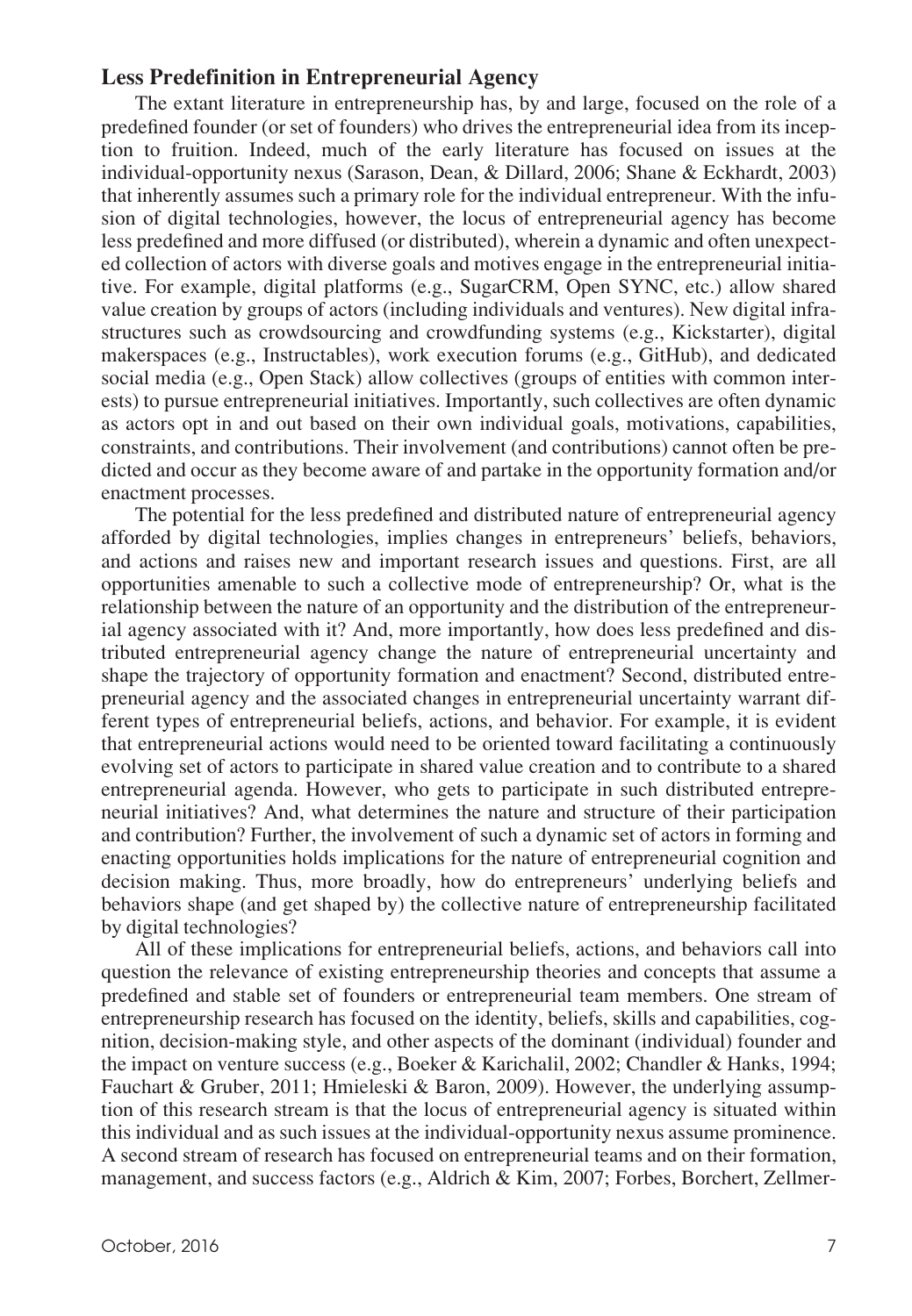Bruhn, & Sapienza, 2006; Harper, 2008; Klotz, Hmieleski, Bradley, & Busenitz, 2014; Schjoedt, Monsen, Pearson, Barnett, & Chrisman, 2013). However, studies in this vein assume that the composition of the entrepreneurial team is relatively well defined and stable, with different team members playing largely complementary roles. When the locus of entrepreneurial agency is distributed and less predefined (or dynamic), insights from both of these research streams would likely hold less significance or relevance.

At the same time, as our previous discussion illustrates, characteristics of the enabling digital technologies could fundamentally shape the scope and the nature of distributed entrepreneurial agency—for example, new functions offered by the digital infrastructure (e.g., crowdsourcing system) could likely shape the "architecture of participation" (e.g., Majchrzak & Malhotra, 2013). Thus, theories and constructs that reflect the unique characteristics of digital artifacts, platforms, and infrastructure may be particularly useful in addressing the research issues and questions outlined earlier. For example, concepts related to platform architecture may inform on "who gets to play" in entrepreneurial initiatives hosted by digital platforms. Similarly, concepts related to technology affordances and constraints may provide valuable insights on how digital infrastructures offer "architecture of participation" for distributed entrepreneurial agency.

In summary, our discussion so far indicates the potential for a fine-grained theoretical focus on digital technologies to contribute to a better understanding of the above two phenomena—less bounded entrepreneurial initiatives and less predefined entrepreneurial agency—and, more broadly to our understanding of entrepreneurial uncertainty in a digital world. In the following sections, we examine this in more detail (see Table 1). Given that digital artifacts and platforms form part of the new venture idea and digital infrastructure serves as an external enabler, in our discussions, we first focus on digital artifacts and platforms and then on digital infrastructure.

## Less Bounded Entrepreneurial Initiatives

## Digital Artifacts, Platforms, and Entrepreneurial Boundaries

We consider three sets of related issues and questions that underlie the role of digital artifacts and platforms in shaping the ways in which the boundaries of entrepreneurial initiatives (in terms of outcomes and processes) are rendered more fluid and open.

Generativity of Digital Artifacts and Platforms and Emergence of New Entrepreneurial Opportunities. How do digital artifacts and platforms induce shifting or fluid innovation boundaries? And, how do these shifting innovation boundaries imply the emergence and evolution of novel entrepreneurial opportunities? We suggest that the concept of generativity (Zittrain, 2006) could help address these questions and complement extant theories in entrepreneurship on the creation of opportunities. Specifically, characteristics of digital artifacts and platforms, on their own and in conjunction with other factors, enable them to infuse new functionalities in different market contexts, thereby refashioning existing pathways or opening new pathways to create value, i.e., rendering existing offerings and market opportunities less bounded.

First, consider two characteristics of digital artifacts: reprogrammability and re-combinability. Reprogrammability relates to the ability to be "accessible and modifiable by (an object) other than the one governing their own behavior" (Kallinikos et al., 2013, p. 359). Such modifications involve changes in the logical structure that govern the object thereby infusing new functionalities. Unlike analog products and devices, a digital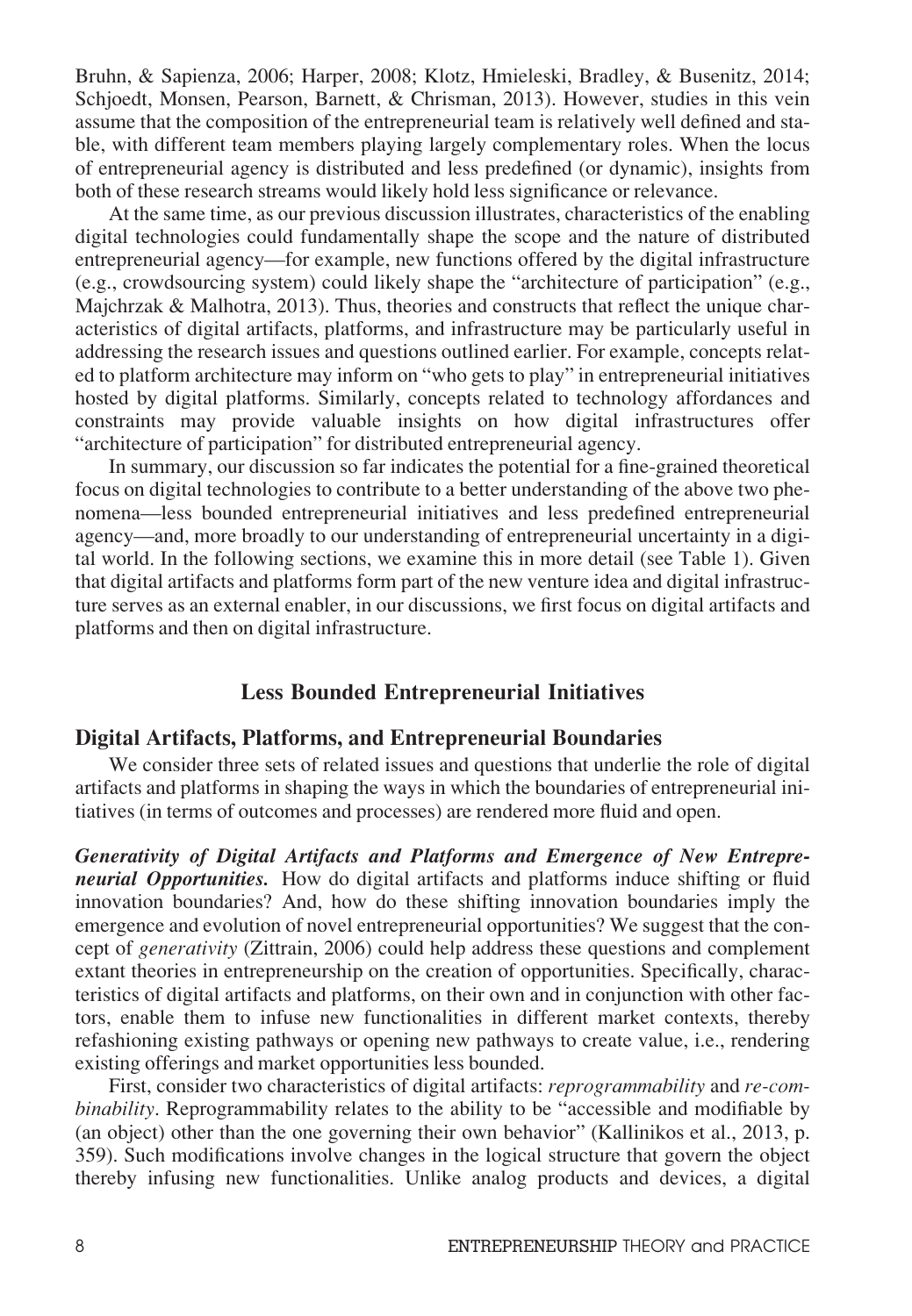# Toward a Digital Technology Perspective of Entrepreneurship

Assumptions of entrepreneurship theories that digitization implies Potential research issues

#### Less bounded entrepreneurial

processes and outcomes: With digitization, (1) continuously shifting structural boundaries for entrepreneurial outcomes; and (2) continuously shifting spatial and temporal boundaries for entrepreneurial processes

Less predefinition in entrepreneurial agency: With digitization, a shift from predefined set of entrepreneurs (founders) to continuously evolving, entrepreneurial collectives with diverse goals, motives, and capabilities

- How do digital artifacts and platforms induce shifting or fluid entrepreneurial boundaries? How do these shifting boundaries imply the dynamic emergence and evolution of novel entrepreneurial opportunities? How do the characteristics of digital technology artifacts and platforms interact with human agency in the evolution of such entrepreneurial opportuni-

ties?

- Why do some entrepreneurs (and not others) form and exploit an opportunity? How do varied interpretations (or meaning-making) of digital artifact capabilities by different entrepreneurs (individuals and collectives) lead to different entrepreneurial possibilities and actions?

- How do digital artifacts and platforms enable/constrain entrepreneurial experimentation and imbue fluidity in entrepreneurial processes? What new methodological approaches may help discover the complex and dynamic interactions of digital artifacts and platforms

with entrepreneurial processes? - How does the use of new digital infrastructures lead to the emergence of new social connections/practices and institutional arrangements in entrepreneurship? How do digital infrastructures and their associated sociotechnical processes (1) imbue flexibility in entrepreneurial processes, and (2) impact entrepreneurs' action-specific uncertainty and consequent variance in entrepreneurial outcomes?

- What new theories and concepts inform on the relationship between the nature of an opportunity and the distribution of entrepreneurial agency associated with it? Who gets to participate in distributed entrepreneurial initiatives? What characteristics of digital artifacts and platforms shape entrepreneurs' (individual and collective) perceived uncertainty and willingness to bear uncertainty and thereby their participation in distributed entrepreneurial initiatives?

- What aspects of digital infrastructures determine the nature and structure of entrepreneurs' participation and contribution in distributed entrepreneurial initiatives?

Sample digital technology theoretical perspectives and concepts

- Technology generativity (Zittrain, 2006) and the role of platform architecture and governance (Foerderer et al., 2014; Um et al., 2013)

- Characteristics of digital artifacts such as reprogrammability, recombinability, and expansibility (Kallinikos et al., 2013; Yoo et al., 2010)

- Sociomateriality perspective (Orlikowski, 2007; Orlikowski & Scott, 2008) and the role of sociomaterial routines (Gaskin, Berente, Lyytinen, & Yoo, 2014) - Design capital and design moves (Woodard, Narayan, Tschang, & Sambamurthy, 2013) - Design science perspective (Hevner, March, Park, & Ram, 2004; March & Storey, 2008) - Digitalization (Tilson, Lyytinen,

& Sørensen, 2010) and the role of sociotechnical processes

- Characteristics and tensions in digital platform governance (Bresnahan & Greenstein, 2014; Tiwana et al., 2010)

- Layered modular architecture of digital platforms (Yoo et al., 2010)

- Innovation asset leverage (Iansiti & Levien, 2004; Nambisan & Sawhney, 2011)

- Technology affordances and constraints theory (Leonardi, 2011; Majchrzak & Markus, 2013)

- Architecture of participation in digital forums (Majchrzak & Malhotra, 2013)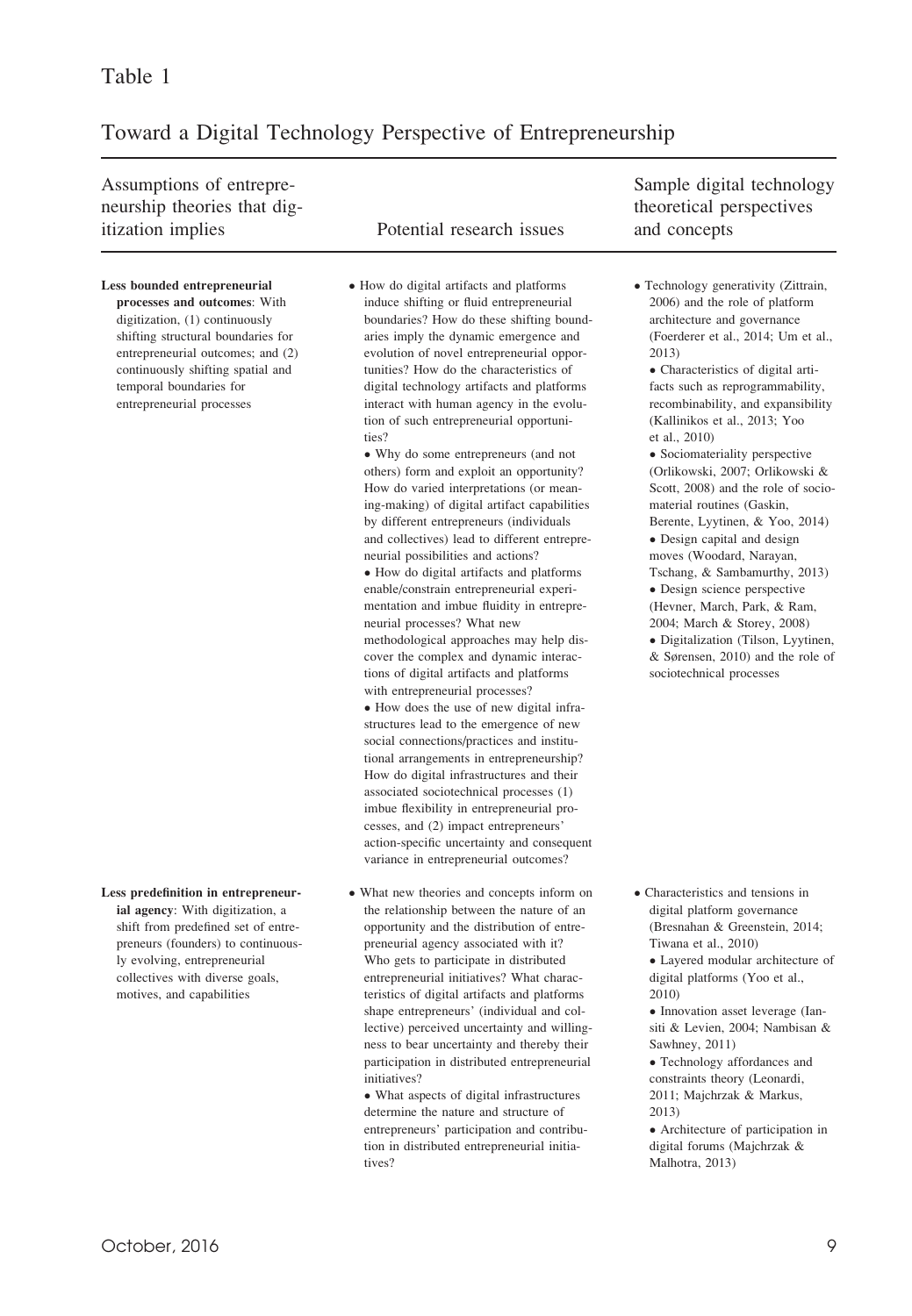| м<br>וח |  |
|---------|--|
|---------|--|

# **Continued**

| Assumptions of entrepre-<br>neurship theories that dig-<br><i>itization implies</i> | Potential research issues                                                                                                                                                                                                                                                                                                                                                                                                                                                                                                                                                                                  | Sample digital technology<br>theoretical perspectives<br>and concepts |
|-------------------------------------------------------------------------------------|------------------------------------------------------------------------------------------------------------------------------------------------------------------------------------------------------------------------------------------------------------------------------------------------------------------------------------------------------------------------------------------------------------------------------------------------------------------------------------------------------------------------------------------------------------------------------------------------------------|-----------------------------------------------------------------------|
|                                                                                     | • How does entrepreneurial cognition<br>(and decision making) occur when collec-<br>tives are involved? How does the use of<br>digital infrastructure (e.g., social media)<br>by different entrepreneurs lead to differ-<br>ent types of effectual cognitions and<br>behaviors (and consequently different out-<br>comes)?<br>• How does the collective nature of entre-<br>preneurial agency shape the trajectory of<br>opportunity formation and enactment?<br>How do distributed entrepreneurial initia-<br>tives enabled by digital infrastructure<br>shape entrepreneurial processes and<br>outcomes? |                                                                       |

component is reprogrammable, enabling separation of the semiotic functional logic of the device from the physical embodiment that executes it (Yoo et al., 2010). Recombinability relates to the ability to associate with and build on other digital artifacts or components. Separation of the content from the medium enables digital components to access and combine data and functionalities originating from heterogeneous sources, transcending industry, market, and product boundaries (Yoo et al.).

In certain instances, these characteristics on their own may give rise to new functionalities and help generate new entrepreneurial opportunities. For example, the recombinability of digital search components and digital archives have led to new value-creation opportunities in different markets such as the music industry (on-demand music), transportation industry (navigation), etc. In other instances, the interaction of these digital artifact characteristics with other contextual characteristics (e.g., new regulations, new pricing mechanisms, etc.) may radically change the definition of value in a market. For example, with the adoption of new FAA regulations, drones—a digital device originally developed for military applications—have in recent years been reprogrammed to find new opportunities and value pathways in a broad range of industries including the real estate industry (aerial videos to showcase homes), logistics (package delivery), agriculture (monitoring crops), etc. In some other instances, the second-order effects of specific digital artifacts may open up entirely new opportunities that could then be exploited by employing other digital artifacts. For example, the use of data analytics artifacts along with "big data" acquired through social media apps (such as Twitter) and Internet of Things (IoT) has opened new pathways to create value in healthcare (identification of depression), predictive car maintenance, disaster and environment management, advertising and brand management, etc. In all of the above cases, the ability to easily modify (or repurpose) and/or combine the functionalities of one or more digital artifacts shifts the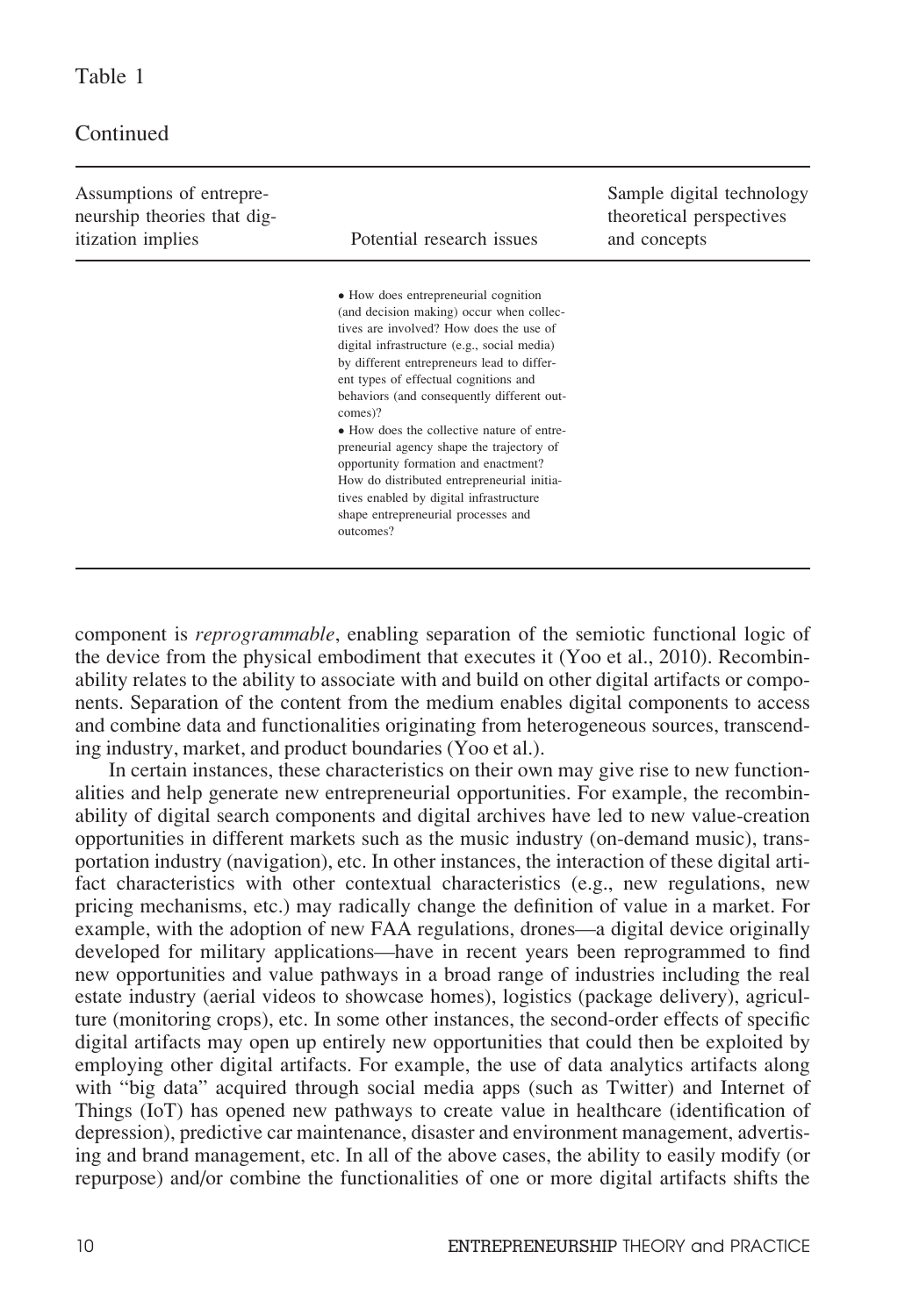boundaries of existing entrepreneurial opportunities in ways that developers of the original digital artifact could not have envisioned.

Importantly, these characteristics of digital artifacts, in conjunction with an important characteristic of digital platforms, contribute to their underlying generativity and the dynamic emergence and evolution of entrepreneurial opportunities. Specifically, digital platforms exhibit a layered modular architecture (a hybrid of modular and layered architecture)—wherein individual components are not product-specific and each platform layer may be associated with a different functional design hierarchy (Yoo et al., 2010). Thus, the multiple components across the different layers of a digital platform are not bounded by a product or are product agnostic (Gao & Iyer, 2006).

For example, the different components of Apple's iPhone connect with different functional hierarchies and enable usage in conjunction with a wide range of products. Similarly, consider Google Maps. While Google Maps (a digital artifact) can be used as a standalone component, the layered modular architecture that underlie different digital platforms enable the use of Google Maps in a variety of other ways. Specifically, it can be reprogrammed and recombined with a wide range of other digital artifacts and devices including in cars (connected cars), digital cameras, drones, etc. In other words, novel entrepreneurial opportunities can be inductively enacted by orchestrating and reprogramming/recombining an ensemble of digital artifacts from a set of heterogeneous layers of multiple digital platforms (Yoo et al., 2010). This reflects the *generativity* afforded by the layered architecture of digital platforms in conjunction with the characteristics of digital artifacts (Foerderer et al., 2014; Um et al., 2013).

Such generativity forms a crucial vehicle to understand the state and the effect uncertainties (McKelvie et al., 2011) associated with digitally infused entrepreneurial opportunities. In other words, it allows us to analyze the cascading effects of the continuously shifting boundaries of digital entrepreneurial initiatives, i.e., the richness and intensity of entrepreneurial opportunities that may be unleashed at different layers of a digital platform due to changes in another layer. Generativity, and the material agency of the digital artifacts and platforms that underlie it, could also inform the ongoing debate on the discovery and creation of entrepreneurial opportunities (Alvarez et al., 2013) by focusing attention on the ways by which human (entrepreneur) agency is enjoined by material agency in creating variations that lead to novel opportunities. More broadly, a finegrained focus on the characteristics and aspects of digital artifacts and digital platforms that reflect their inherent generativity could inform on the fluidity and uncertainty associated with entrepreneurial boundaries and the nature of emergence and evolution of new opportunities.

Research Theme 1: Incorporation of theoretical concepts and constructs that reflect digital artifacts and platforms and their interactions with one another (and with other contextual characteristics) in entrepreneurship research could offer critical insights on the generativity exhibited in digital entrepreneurial contexts and the ensuing shifting and fluid boundaries of entrepreneurial initiatives.

Sociomaterial Routines (Involving Digital Artifacts) and Entrepreneurial Actions. Why do some entrepreneurs (and not others) form and exploit an opportunity? One stream of entrepreneurship research has focused on knowledge (e.g., Gaglio & Katz, 2001; Shane, 2000) and its impact on entrepreneurs' perceived uncertainty (e.g., McMullen & Shepherd, 2006) in addressing this question. Here, we suggest that sociomaterial routines involving digital artifacts may form the basis for such knowledge creation (and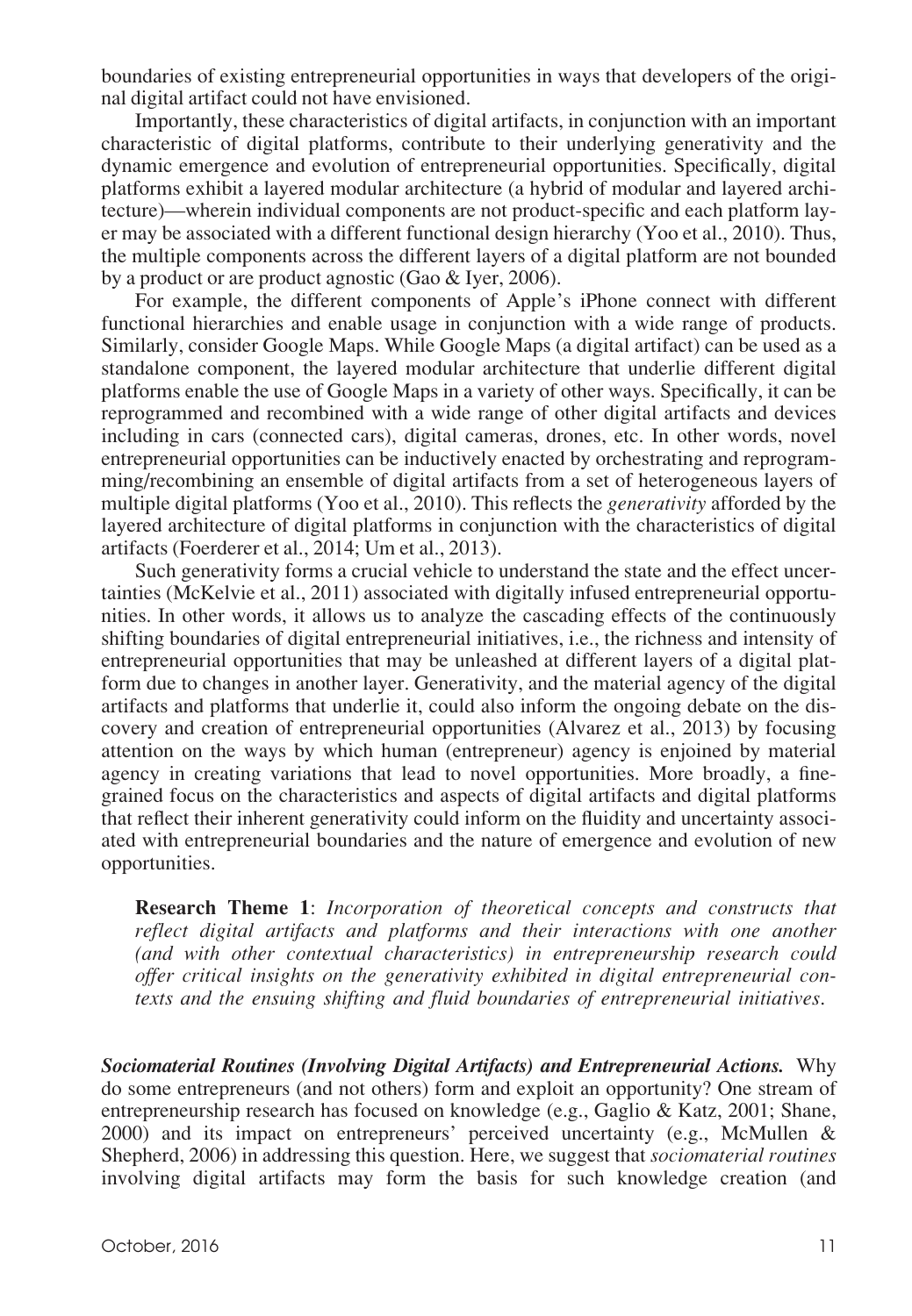uncertainty reduction), thereby offering an alternative explanation for variations in opportunity formation and enactment across individuals (and collectives).

Specifically, new entrepreneurial opportunities in the digital landscape are often created through a process of intertwining digital artifacts and the related practices, norms, and perspectives of people using (or interacting with) such artifacts. Digital artifacts can be viewed as embodiments of narratives that are interpreted and reinterpreted by entrepreneurs (individuals and collectives) in different contexts to fashion new entrepreneurial opportunities. From such a "narrative perspective," opportunities are formed as "entrepreneurs plot sets of social and material elements from the past, present, and future into a comprehensible narrative" (Garud & Giuliani, 2013, p. 159). As such, beyond a focus on the individual characteristics of digital artifacts and platforms, we also need to consider how different actors interpret the boundaries associated with a digital entrepreneurial opportunity differently—an intermingling of human and material (digital) agencies—that in turn informs on opportunity formation and enactment. The recent focus in the information systems field on the sociomateriality approach (Orlikowski, 2007; Orlikowski & Scott, 2008) indicates a promising avenue to further advance our understanding of this.

Sociomateriality refers to the duality of social and material, or as Orlikowski (2007, p. 1437) notes, "the social and the material are considered to be inextricably related there is no social that is not also material, and no material that is not also social." The sociomateriality approach could inform on how the enactment of a set of activities—sociomaterial routines or practices (Gaskin et al., 2014)—that meld materiality (here, digital artifacts and its capabilities) with human actors, organizations, and institutions may lead to the creation of novel entrepreneurial opportunities. As Davidson and Vaast (2010) note, sociomateriality "emerges from the mutual exploitation, adjustment and enactment of means-end relationships between human and non-human actors" (p. 4) including the entrepreneur and the digital artifact. And, such sociomaterial routines or practices involving a given digital artifact in different contexts may give rise to different narratives or entrepreneurial possibilities. For example, many of the entrepreneurial possibilities opened up by Twitter have involved sociomaterial routines involving actors and a digital artifact (Twitter) in different contexts—e.g., farming, amateur astronomy, art installation, etc. (Elliott, 2016). Similarly, diverse narratives that embed new digital devices such as Apple Watch, Nike  $+$  Sensor in everyday practices and activities lead to the dynamic evolution of novel opportunities.

Such a sociomateriality perspective of digital artifacts is also related to the emerging notion of user entrepreneurship (Chandra & Coviello, 2010; Shah & Tripsas, 2007). Specifically, the sociomateriality perspective may provide an understanding of how one individual's enactment of a digital artifact (in a local context) may lead to a wider and socially accepted practice that in turn creates a broader market opportunity that awaits exploitation. This is what happens when users interpret new meanings that evolve into a wider entrepreneurial opportunity. Thus, the sociomateriality lens may throw new light on how users are able to identify diverse market needs by building on their own experiences in the digital world and having a deep appreciation for the context of these needs—or on how opportunities emerge in and through "interactions between actors and artifacts that become entangled with one another" (Garud & Giuliani, 2013, p. 159). For example, a recent study (Kelestyn & Henfridsson, 2014) explored through multiple case studies (in healthcare, education, transportation) how digitally empowered users engender future shaping practices (practices derived from mundane and embedded exercises of everyday life) to envision new entrepreneurial opportunities.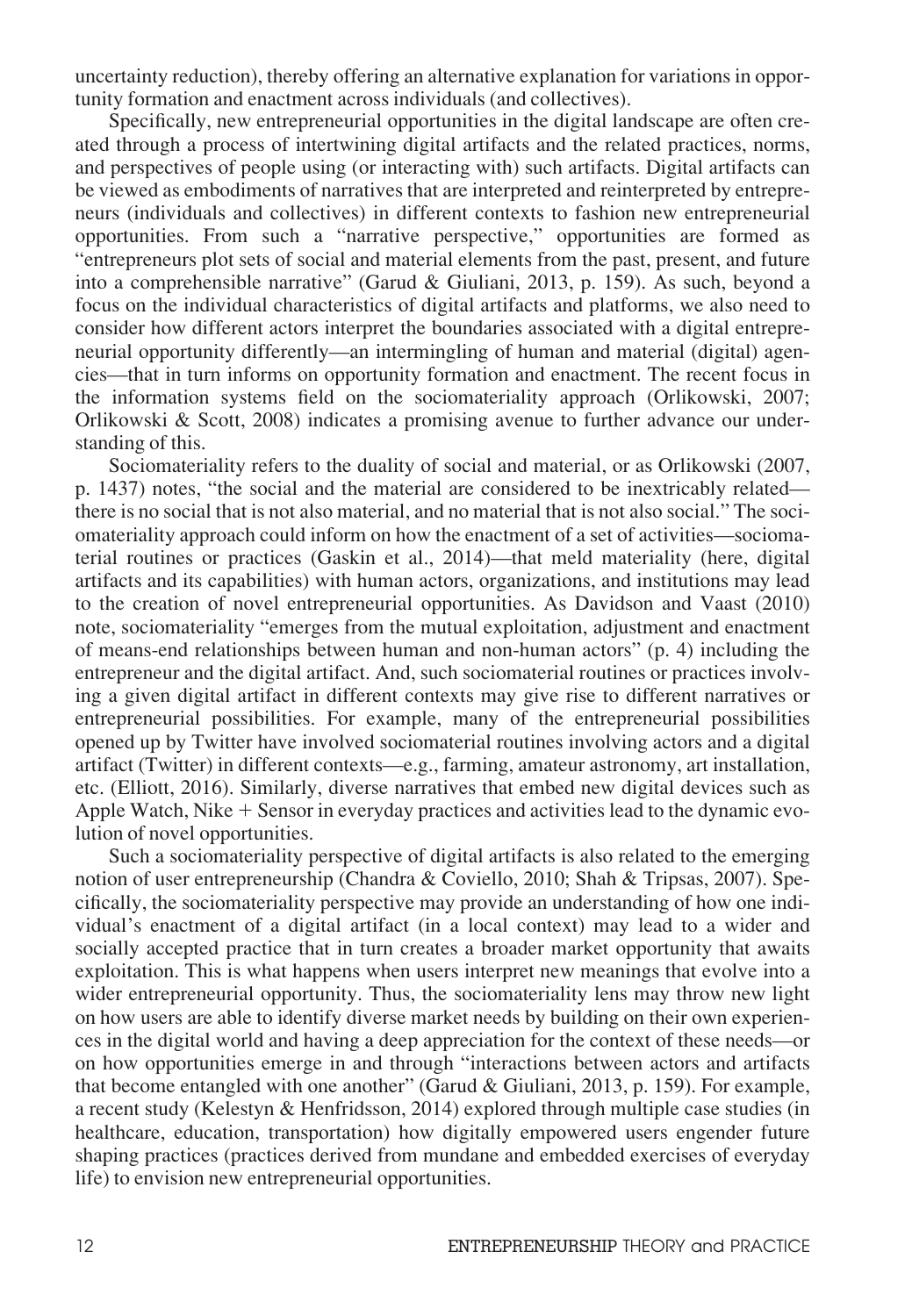More broadly, the sociomateriality perspective and the ensuing focus on routines that involve the intermingling of actors and digital artifacts in diverse contexts could inform on how varied interpretations of digital artifact capabilities by different "entrepreneurs" (individuals or collectives)—and the knowledge so created—may lead to different entrepreneurial possibilities and actions.

Research Theme 2: Incorporation of sociomateriality and related theoretical perspectives and concepts—that reflect the intermingling of human (entrepreneur) and material (digital) agencies in diverse contexts—in entrepreneurship research could offer critical insights on the variations in entrepreneur knowledge ("narratives"), in their perceived uncertainty and in the ensuing entrepreneurial actions.

Entrepreneurial Experiments and Variability in Entrepreneurial Activities. If entrepreneurship can be viewed as experimentation (e.g., Kerr, Nanda, & Rhodes-Kropf, 2014), then the constraints on the ability to experiment would shape when entrepreneurial initiatives are likely to occur and how they would unfold. Digital artifacts and platforms by way of their unique structure and characteristics shape the nature and extent of such idea incubation and experimentation and thereby imbue greater variability in the very process of opportunity formation and enactment.

As noted previously, digital artifacts are editable (can be modified or updated continuously and systematically), open, and distributed (not contained within a single source or institution) (Ekbia, 2009; Kallinikos et al., 2013). Further, they possess infinite expansibility (can be built on endlessly, limited only by processing and networking capabilities) (Faulkner & Runde, 2009). These characteristics facilitate greater degree of trial and experimentation in how entrepreneurs go about building their business models, developing and testing solutions, and more broadly addressing new opportunities. Consider the scope of the opportunity itself. As more and more functionalities underlying an entrepreneurial opportunity are digitized, it becomes easier for entrepreneurs to gradually enhance the scope of their offerings. For example, the development of Pebble (the popular Kickstarter-launched smart watch) is a classic case in such "scope creep." Originally started as InPulse (a watch created in 2010 for BlackBerry), the scope of Pebble evolved over time through trial and experimentation from its initial focus on two core functions phone call and notifications—to an expanding list of digitized activities including linkages with cars (Mercedez-Benz), camera (GoPro), smart home (iControl), etc.

The editability, openness, and expansibility of digital artifacts make such "scope creep" cost-effective (i.e., the contours of the original opportunity can be expanded with lower marginal innovation cost), thereby infusing greater levels of flexibility in opportunity enactment. As noted previously, product ideas can be quickly formed, enacted, expanded, and re-enacted through repeated cycles of experimentation and implementation, making it less clear as to when a particular phase starts and/or ends.<sup>1</sup> This in turn helps brings a greater level of overlap in the time horizons of different phases or stages and helps break down the boundaries between them. Thus, a focus on specific

<sup>1.</sup> This is the key idea underlying the lean entrepreneurship technique (Ries, 2011) that originated in the software industry but has now found wider application across industries (Power, 2014). Specifically, the minimum viable product (MVP) reflects an approach that exploits the ease that digitization affords for scope creep.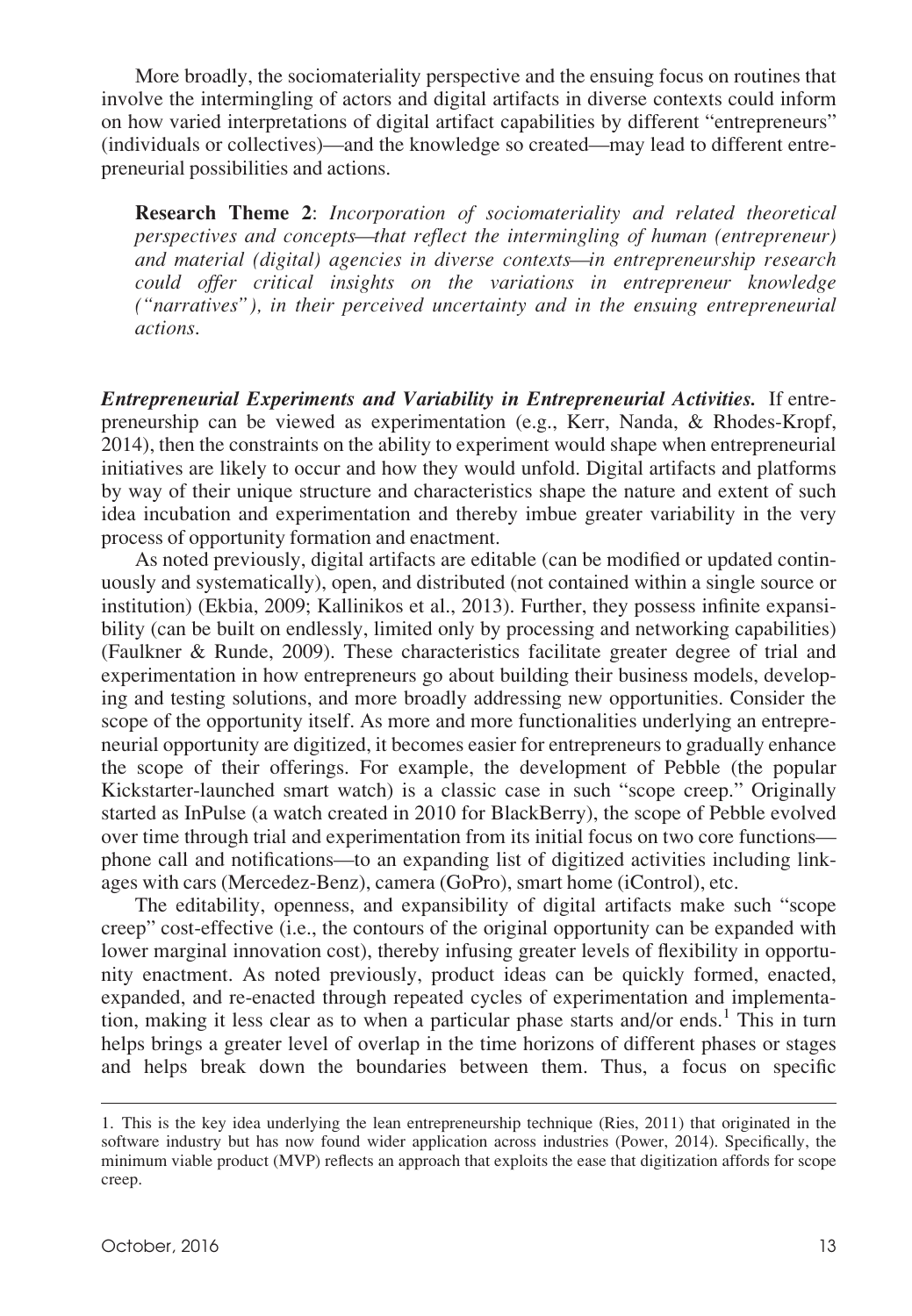characteristics of digital artifacts could bring more insights on the nature of entrepreneurial process flexibility and the conditions under which such flexibility is afforded.

For example, recently, Woodard et al. (2013) introduced the concept of *design capi*tal—the cumulative stock of digital designs owned or controlled by a firm—to examine one such condition in the context of digital platforms. A new venture's design capital could enable or constrain its future design moves and thereby shape its ability to experiment with and respond to emerging opportunities on a digital platform. Thus, the notion of design capital could prove to be helpful in understanding how different new ventures may exercise the process variability inherent in digital artifacts and platforms for pursuing new opportunities—in some instances, design capital might expand the entrepreneurs' options with regard to exploring an opportunity and thereby make it more attractive, whereas in other instances, the reverse may be true.

Beyond such research on specific factors that induce process flexibility in digital entrepreneurship, future research may also consider a different methodological approach to study this phenomenon. Specifically, the *design science perspective* that has been studied well in the information systems literature (e.g., Hevner et al., 2004; March & Storey, 2008) may be particularly helpful in developing new theories in this regard. Design science offers an apt analytical framework to gain a deeper understanding of the interactions of the characteristics of the digital artifact/platform (the potential "solution") and the very process of building or designing it. For example, Peffers, Tuunanen, Rothenberger, and Chatterjee (2008) propose a design science research methodology—including a nominal process model involving six methodological steps—that could be invaluable in this regard. Importantly, such an approach aligns well with the recent focus on studying entrepreneurship as a science of the artificial (e.g., Selden & Fletcher, 2015; Venkatraman, Sarasvathy, Dew, & Forster, 2012) and on applying the principles of the design science perspective to understand opportunity formation (e.g., Dimov, in press).

Research Theme 3: Incorporation of theoretical concepts and methodological approaches that reflect the incremental and nonlinear paths that digital artifacts and platforms facilitate in entrepreneurial initiatives could offer critical insights on the fluid and shifting boundaries of entrepreneurial processes and their implications.

## Digital Technology Infrastructure and Entrepreneurial Boundaries

As noted previously, new digital infrastructures (e.g., crowdfunding, 3D printing, digital makerspaces, etc.) help digitize entrepreneurial processes (Aldrich, 2014) and hold the potential to infuse greater level of variability into how and when such processes unfold and what outcomes they lead to. Such process variability afforded by digital infrastructure would likely shape entrepreneurs' "action-specific uncertainty"—both feasibility assessment and desirability assessment (McMullen & Shepherd, 2006)—and thereby shape their actions.

The use of digital infrastructures is a sociotechnical process—*digitalization* (Tilson et al., 2010)—that imbues significance to the accompanying changes at the cognitive, social, and institutional levels. Specifically, with digitization, dependencies between entrepreneurial processes and outcomes become more complex and dynamic. For example, Dougherty and Dunne (2012) demonstrated that the use of digital tools during new drug discovery led to knowledge divisions between digital scientists and traditional "wet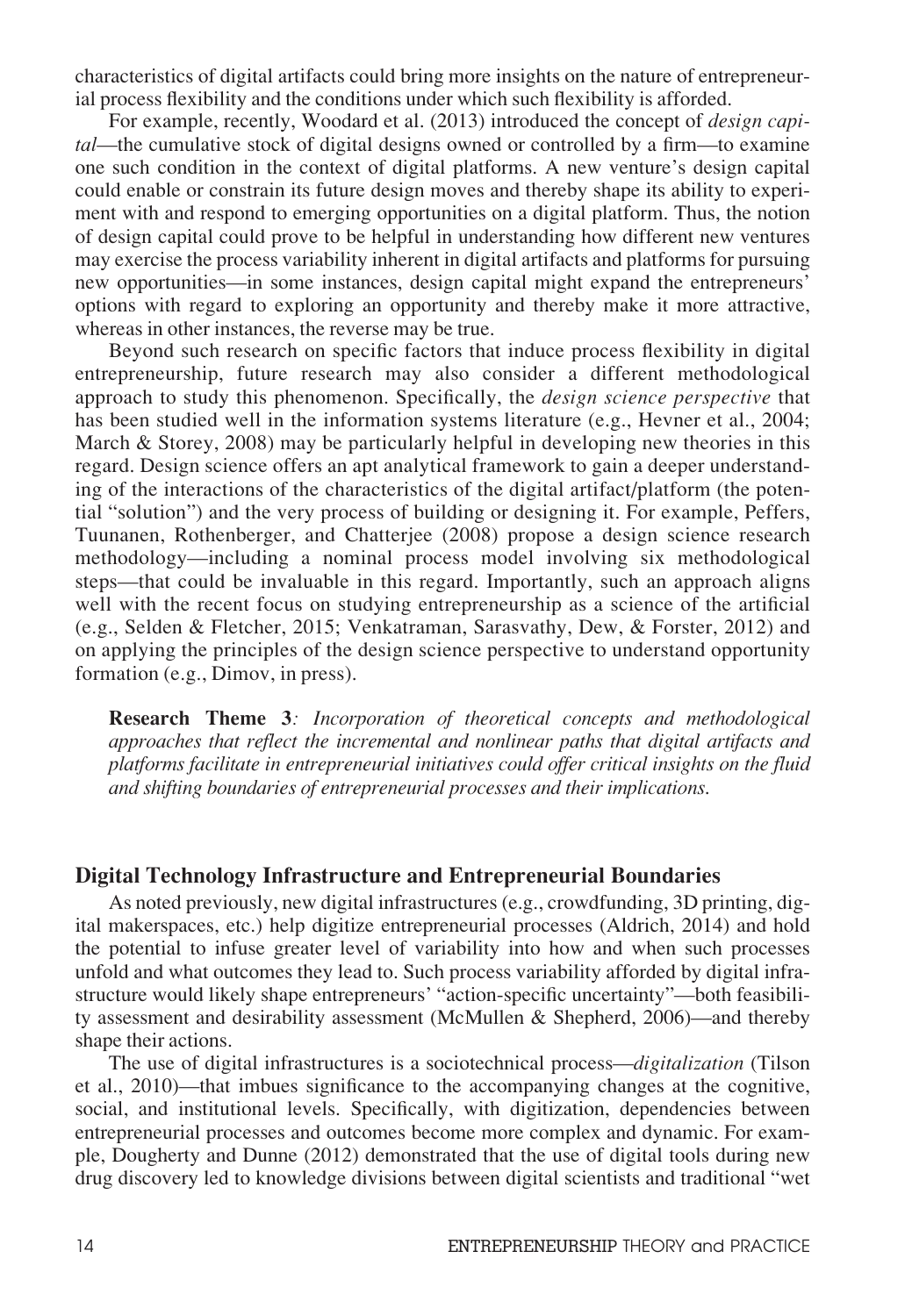lab" scientists that had to be addressed through a new set of activities, with implications for innovation outcomes. Similarly, Bailey, Leonardi, and Barley (2012) showed that the consequences of deploying digital tools and associated processes in car design generated unintended design outcomes due to the entrance of new actors (simulation specialists) into the design process. These and related issues have been illustrated in other studies as well (e.g., Boland, Lyytinen, & Yoo, 2007; Lee & Berente, 2012).

In the current context, a fine-grained focus on such digitalization could potentially inform on the emergence of new actors (e.g., customer investors) and the social ties among them in entrepreneurial processes, the adoption of new cognitive models by individual actors as well as collectives, and the impact of social norms/practices by entrepreneurs and other actors (e.g., sharing of experiences and narratives). New digital infrastructures together with the associated social, cognitive, and institutional elements may shape the entrepreneurial processes and outcomes, making them less predictable.

For example, consider the implications on entrepreneurial cognition. It is well acknowledged that entrepreneurs draw on their memory and prior experiences to compare and analyze the "superficial features" of a new stimulus in deciphering a new opportunity (e.g., Baron, 2006). However, comparison of structural relationships— "links that unite different superficial features within a mental representation" (Grégoire, Barr, & Shepherd, 2010, p. 416)—call for a higher order reasoning process (Gentner, 1983). Such higher order reasoning processes could be facilitated by unique aspects of new digital infrastructures (e.g., 3D printing, virtual prototyping, web-based fab-spaces) that offer richer mental representations of the stimuli (e.g., Mortara & Parisot, in press)—for example, how would a new digital artifact operate (a first-order structural relationship) or how would the operation of a digital artifact or platform impact that of another device or process (a second-order structural relationship). The social ties and interactions among entrepreneurs and other actors facilitated by digital infrastructures may further enhance these effects—for example, interactions with customer investors on crowdfunding platforms, sharing and critiquing with peer entrepreneurs and other collectives on 3D printing forums, etc. (Rayna et al., 2015). Future research that considers the affordances or constraints that digital infrastructure place on entrepreneurs' (at both individual and collective levels) cognitive efforts at structural alignment could prove invaluable in understanding the varying interpretations of the same stimuli by different entrepreneurs (or different collectives) with implications for entrepreneurs' action-specific uncertainty (McMullen & Shepherd, 2006), and thereby, on their future actions and outcomes.

More broadly, with digitization, entrepreneurial processes and outcomes go increasingly hand in hand, shaping and being shaped by the other—thereby, leading to less bounded entrepreneurial initiatives. A granular focus on the nature and characteristics of digital infrastructures and their accompanying cognitive/social/institutional context may offer critical insights on this—in ways that enrich our understanding of their impact on entrepreneurs' action-specific uncertainty and the consequent variance in entrepreneurial outcomes.

Research Theme 4: Incorporation of theoretical concepts and constructs that reflect digital infrastructures and their underlying sociotechnical processes—for example, digitalization—in entrepreneurship research could offer valuable insights on their ability to imbue fluidity or variability in entrepreneurial processes and outcomes and enrich our understanding of entrepreneurs' actionspecific uncertainty.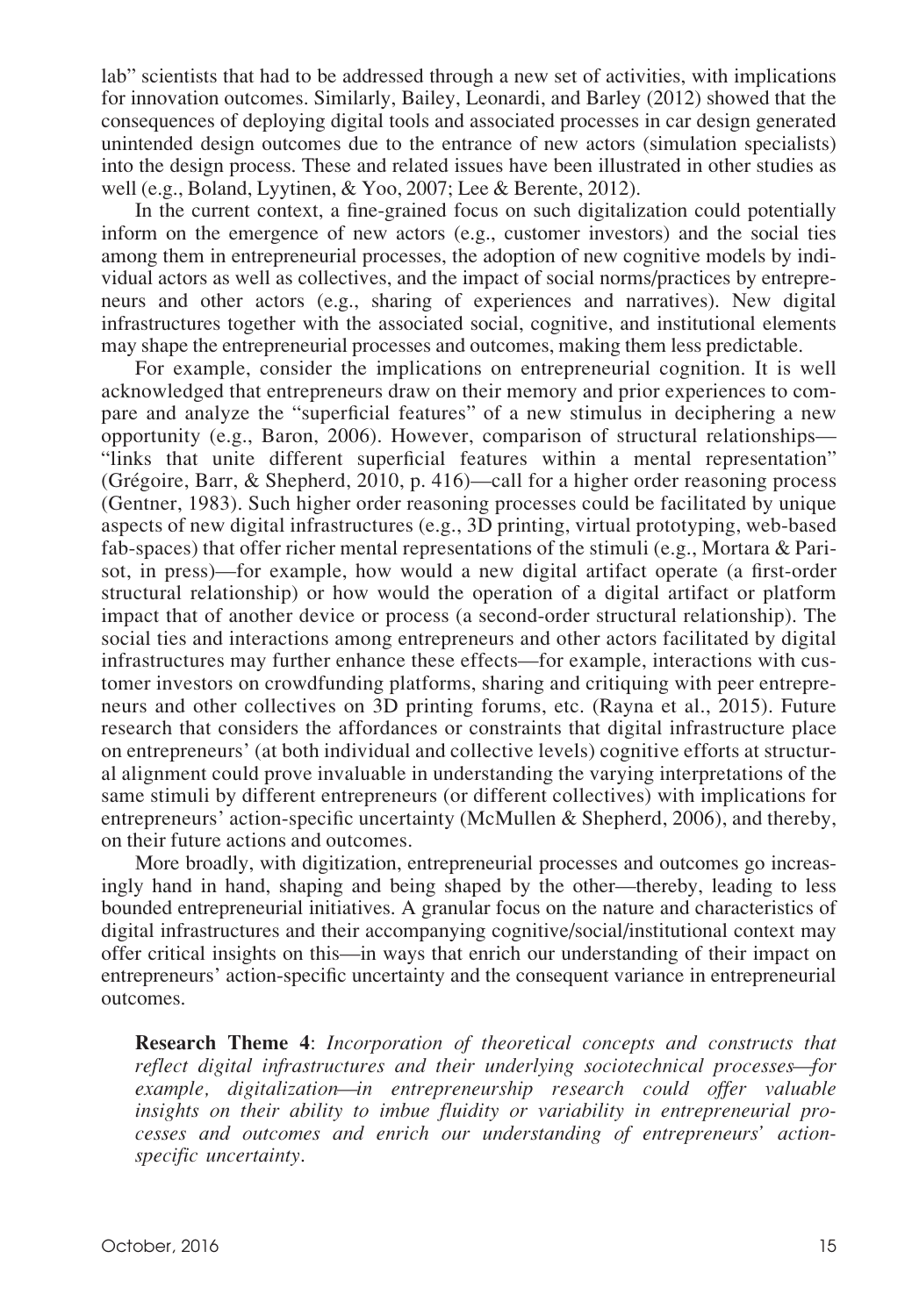## Less Predefined Entrepreneurial Agency

As entrepreneurial agency becomes less predefined and distributed among a broader set of participants, two key questions assume considerable significance: Who gets to participate in such entrepreneurial initiatives (or, who gets to play)? And, what determines the nature and structure of their participation and contribution (or, how do they play)? We suggest that a closer look at the characteristics and aspects of digital technologies could inform on both these issues.

## Digital Artifacts, Platforms, and Entrepreneurial Agency

Existing research in entrepreneurship has examined entrepreneurial action from two perspectives—as facilitated by the unique knowledge and awareness possessed by an entrepreneur or venture (perceived uncertainty) and as motivated by favorable attitudes toward risk-taking (willingness to bear uncertainty) (e.g., McMullen & Shepherd, 2006). The question of "who gets to play" in digital platforms and ecosystems can be addressed by considering both platform-related and entrepreneur (venture)-related factors. Specifically, decisions and choices made by the digital platform leader regarding the platform architecture and ecosystem governance—for example, the degree of technological openness, nature of decision rights allocation—could shape the appeal and accessibility of entrepreneurial opportunities offered by the platform and thereby impact both entrepreneurs' perceived uncertainty as well as their willingness to bear uncertainty.

As Bresnahan and Greenstein (2014) note, nonhierarchical (or more open) governance structures promote experimentation on the part of entrepreneurs that renew or enhance the life of a platform. Such open governance structures enable entrepreneurs to become aware of and be more willing to pursue emerging opportunities on the digital platform. For example, arguably, a higher number of novel complementary applications (apps) has appeared on Google's Android platform compared to that on Apple's competing, and relatively more closed, iOS platform. Importantly, open platform architectures (e.g., open interface design) would enable entrepreneurs with limited experience on the platform to exploit such new and emerging opportunities. In other words, they would offer a lower knowledge threshold for pursuing the opportunity as well as reduce their initial learning cost (Zahra & Nambisan, 2011).

Similarly, platform leaders' decisions regarding innovation asset leverage—provisioning or sharing and reuse of technologies, processes, intellectual property, and other innovation assets by members of a platform-based ecosystem<sup>2</sup> (Iansiti  $\&$  Levien, 2004; Nambisan & Sawhney, 2011)—may further contribute to reducing knowledge gaps associated with emerging entrepreneurial opportunities. Higher levels of asset leverage (greater number and scope of such leverageable assets) on digital platforms reduce not only innovation costs and time but entrepreneurs' perceived uncertainty as well.<sup>3</sup> Similarly, a higher degree of layered modularity protects entrepreneurs' investments from changes happening elsewhere on the platform and thereby encourages greater levels of willingness to pursue newer opportunities. More broadly, such digital-platform–related factors could potentially impact entrepreneurs' "opportunity confidence" (Davidsson, 2015) and shape

<sup>2.</sup> The term "leverage" applies if the value generated by the assets divided by the cost of creating, maintaining, and facilitating their sharing (or reuse) increases rapidly with the number of network members that use or deploy them (Iansiti & Levien, 2004).

<sup>3.</sup> In this regard, digital platform leaders can also provide incubation centers (e.g., Google for Entrepreneurs) that host digital ventures and provide technical and other support for opportunity exploitation activities.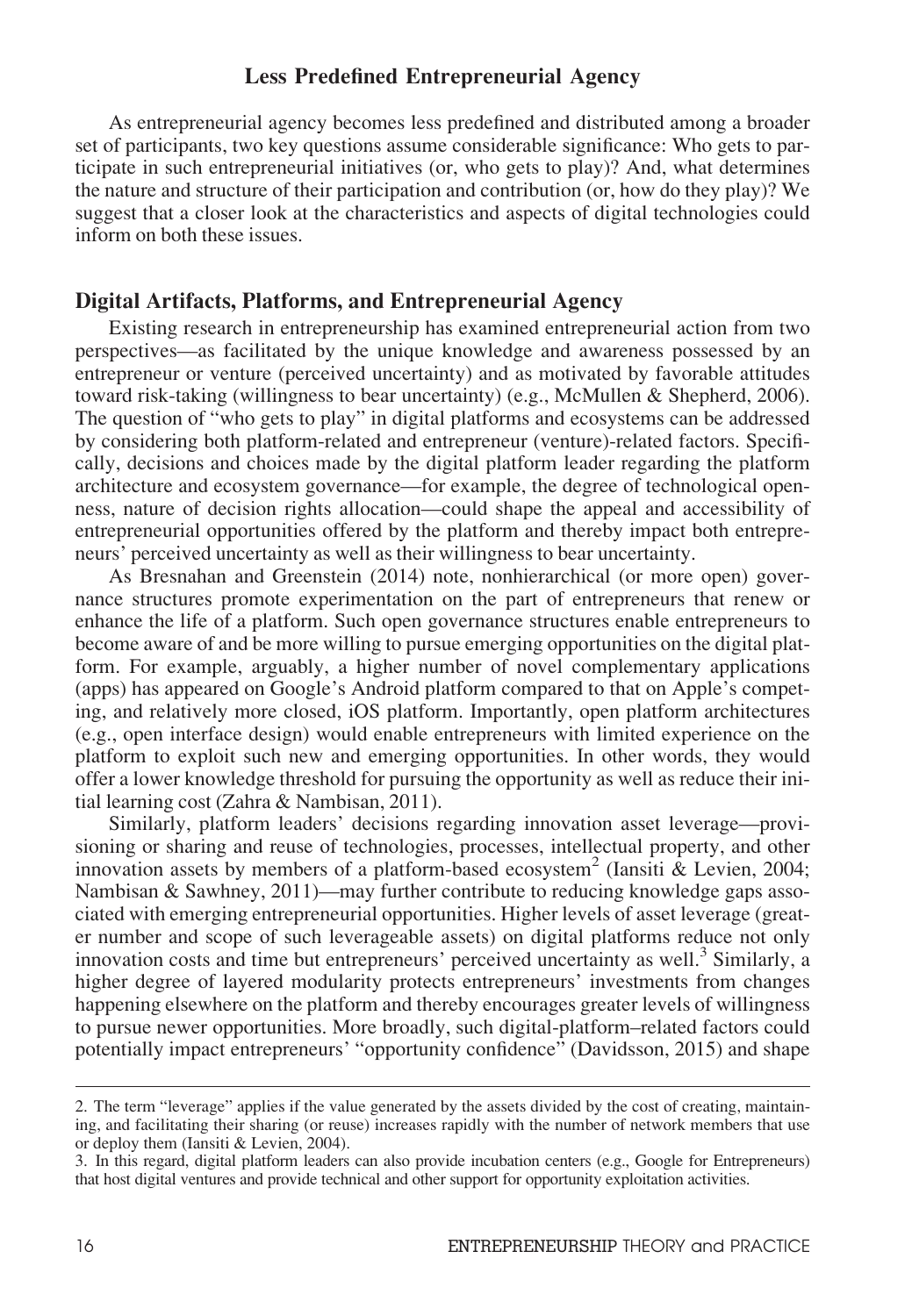their decision to participate, and thereby, the extent to which entrepreneurial agency is distributed on a digital platform.

Prior research also suggests that path dependencies may exist that shape entrepreneurs' ability to participate in entrepreneurial initiatives both within the context of a single digital platform as well as across multiple platforms. For example, within a platform, the technological distance of a digital venture from the platform leader could potentially shape which new opportunities it can exploit and how well. Technological cognitive distance is the extent of overlap in foundational technologies and tools (technical competencies) between two network members (e.g., Wuyts, Colombo, Dutta, & Nooteboom, 2005), here the platform leader and the new venture. Similarly, path dependencies may also factor when entrepreneurs evaluate and pursue opportunities in adjacent platforms. For example, Srinivasan and Venkatraman (2013) show that in the video gaming market, path dependencies (architectural similarity) prevent digital ventures from exploiting new opportunities in adjacent platform markets.

Further, the interaction of these digital-platform–related factors and entrepreneurs' (or ventures') own capabilities could shape the performance of the ventures, and thereby indirectly, the success of a digital platform as a venue for distributed entrepreneurship. While considerable literature exists on the impact of entrepreneurs' individual-level capabilities on venture performance (e.g., Hmieleski & Baron, 2009; Zhao, Seibert, & Lumpkin, 2010), research has also shown that such relationships are more positive in "weak" situations (ones in which individuals have considerable latitude of behavior) than in "strong" situations (ones in which situational constraints restrict expression of these individual-level variables) (e.g., Mischel, 2004). If that is so, then the extent of monitoring and governance enforced by a platform leader may be a key factor in shaping venture success. For example, entrepreneurs may have more leeway to deploy their individual skills and capabilities in ecosystems with more open governance structure ("weak" situations) than with more closed structure ("strong" situations). As such, the nature and characteristics of digital platform governance (e.g., Bresnahan & Greenstein, 2014; Tiwana et al., 2010) may serve as an important set of moderating variables in the relationship between entrepreneur capabilities and venture performance. Recent studies (e.g., Nambisan & Baron, 2013) that have explored related issues indicate promising steps in this direction.

Our discussion so far indicates that digital-platform–related factors could potentially play a crucial role—both directly and indirectly (in association with human agency)—in shaping entrepreneurs' perceived uncertainty as well as willingness to bear uncertainty and thereby help address the question, "who gets to play" in distributed entrepreneurial initiatives on digital platforms. We capture these ideas in the form of the following research theme:

Research Theme 5: Incorporation of theoretical concepts and constructs that reflect digital platforms' architecture and governance (and their interactions with entrepreneur and/or venture-level capabilities) in entrepreneurship research could offer critical insights on entrepreneurs' ability (knowledge) and willingness (motivation) to pursue novel opportunities, and thereby on the nature and extent of distribution of entrepreneurial agency.

## Digital Technology Infrastructure and Entrepreneurial Agency

Digital technology infrastructure plays an important role in facilitating distributed entrepreneurial agency. For example, a wide range of community/social-based digital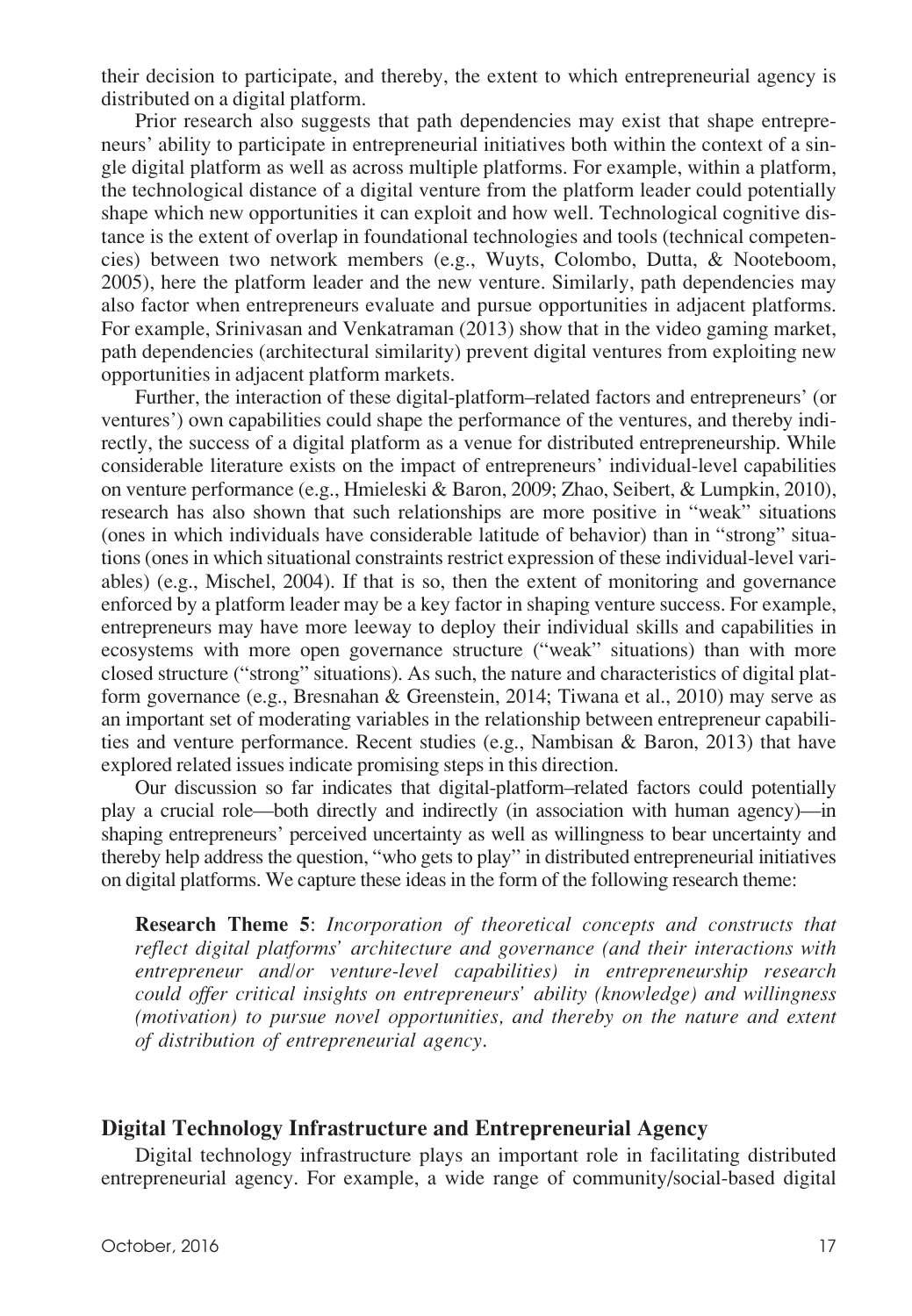forums—ranging from social media to crowdsourcing/crowdfunding systems—have been used to provide an organizing structure for diverse entities to come together and socially construct entrepreneurial opportunities (e.g., Belleflamme, Lambert, & Schwienbacher, 2013; Mollick, 2014). A few recent studies have examined such digitalinfrastructure–facilitated distributed entrepreneurship in more detail. For example, Arriaga-Azkarate and Croasdell (2013) examined how electronic networks of practice supported partly by a social media platform (Twitter) fostered entrepreneurship among a group of Navarrese businessmen and women. The study highlighted the potential for group mechanisms enabled by social media and related digital infrastructure to serve as the conduit for entrepreneurial idea generation and development. Similarly, Fischer and Reuber (2011) adopted the effectuation perspective and examined how social interactions—specifically, interactions via social media (Twitter)—impacted effectual processes and thereby the formation of entrepreneurial opportunities. Despite these studies, little is known with regard to the impact of specific aspects or characteristics of digital infrastructures on the nature and structure of distributed entrepreneurial agency.

Digital-technology–fueled social processes form the foundation for distributed entrepreneurial agency. How do we analyze such processes and their impact on the nature and structure of actors' (entrepreneurs') participation and contribution in the entrepreneurial initiative? Technology affordances and constraints theory (Gibson, 1979; Leonardi, 2011; Majchrzak & Markus, 2014) offers a promising lens to investigate this. An affordance (or a constraint) is defined as an action potential offered by the digital technology; it is a relation between a technology with certain features and a user's intent or purpose for which this technology is to be used (Majchrzak  $\&$  Markus). Thus, the focus is not on what features digital tools and infrastructures possess, but how actors' goals and capabilities can be related to the inherent potential offered by those features. By looking at technology use as sets of affordances and constraints for particular sets of actors, entrepreneurship researchers can explain how and why the "same" digital infrastructure (for example, crowdfunding system) has different entrepreneurial outcomes in different contexts.

Indicative of the promise of this approach, recently, Ingram, Teigland, and Vaast (2014) combined concepts from institutional theory and technology affordance literature to examine the reasons for low usage of crowdfunding systems by a set of Swedish entrepreneurs. They found that entrepreneurs' prior cognitive norms and biases (related to existing institutional logics for funding) shaped their perceptions regarding the features of the crowdfunding system (and their affordances), and thereby, the nature of usage and the entrepreneurial outcomes.

Further, there is growing recognition that distributed entrepreneurial agency calls for the explicit articulation of the *architecture of participation*. Specifically, if entrepreneurs are going to involve a collective (group of actors) in their entrepreneurial pursuits (as evidenced on crowdfunding systems and social media), then how do they plan for the desired nature and structure of their participation? The technology-affordance perspective could offer valuable insights in this regard too. For example, in a recent study, Majchrzak and Malhotra (2013) identified three types of tensions or conflicts that are inherent in the cocreation of ideas or opportunities on crowdsourcing systems—simultaneously encouraging competition and collaboration; idea evolution takes time but crowd members spend little time; creative abrasion requires familiarity with collaborators, yet crowd consists of strangers—and discussed the potential to apply the notion of technology affordances (Majchrzak & Markus, 2013) to alleviate or resolve those tensions. For example, four affordances of social media that shape knowledge sharing and narrative building are metavoicing, triggered attending, network-informed associating, and generative roletaking (Majchrzak, Faraj, Kane, & Azad, 2013). Such affordances bring to the fore the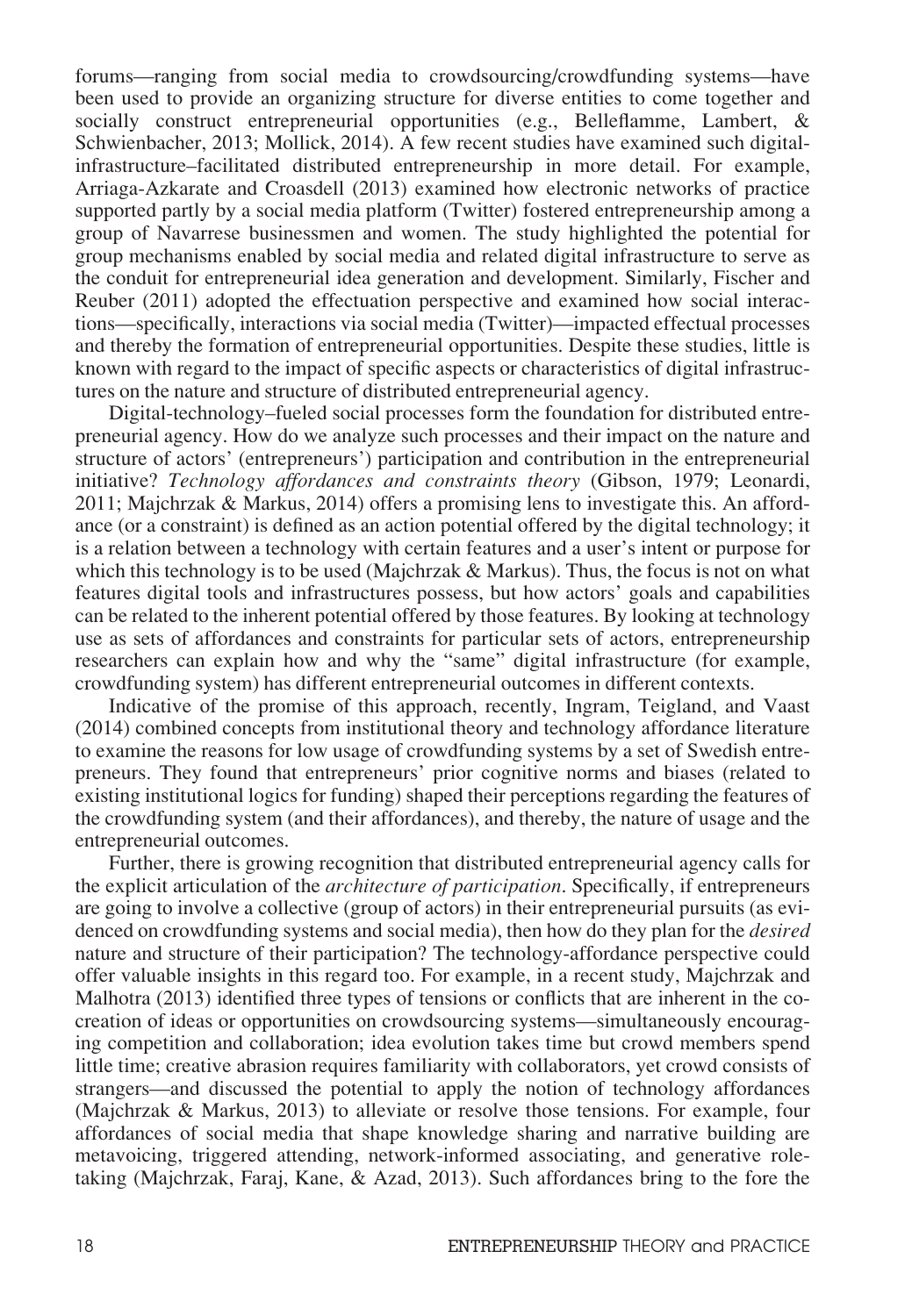need to examine how characteristics of the digital infrastructure shape entrepreneurs' "conversations" on digital forums and thereby the very process of opportunity formation and enactment by collectives.

The potential to combine such theoretical concepts with existing entrepreneurship theories and concepts portend valuable research avenues to understand distributed entrepreneurial agency. For example, as our discussion indicates, new digital infrastructures afford a group of entrepreneurs to tussle with and rapidly edit, share, and build upon one another's ideas or narratives in the process of opportunity formation. Implicit in this is the need to combine concepts and constructs that reflect the digital infrastructure with those of the narrative perspective (e.g., Garud & Giuliani, 2013) to inform on how narratives take hold on digital forums and delineate the emergent entrepreneurial opportunities (Müller  $\&$  Becker, 2013; Nambisan & Zahra, 2016). Similarly, if interactions that entrepreneurs engage in via Twitter (or any other social media) can trigger effectual cognitions regarding the means and the effects, then a focus on the technology affordances and constraints for such interactions may enable us to develop a deeper understanding of the conditions under which entrepreneurs' use of social media (and any other such digital infrastructure) may facilitate cognitions and behaviors that ultimately result in opportunity creation and enactment. For example, weak affordances and/or high constraints may lead to "effectual churn" ("a continuous looping between interactions through Twitter and the reassessment of means and effects achievable, without progression through the effectuation process"—Fischer & Reuber, 2011, p. 2) and thereby to negative entrepreneurial outcomes.

Research Theme 6: Incorporation of theoretical concepts and constructs that reflect the nature of use of digital infrastructures—for example, technology affordances and constraints—in entrepreneurship research, in conjunction with extant theoretical perspectives (e.g., effectuation, narrative perspective, etc.), could offer valuable insights on the nature, structure, and outcomes of distributed entrepreneurial agency.

## Discussion and Conclusions

Digital technologies herald a new era in entrepreneurship, one in which the traditional ways and forms of pursuing entrepreneurial opportunities are increasingly questioned and refashioned. Gaining a deeper understanding of the underlying issues calls for integrating digital-technology–related concepts and constructs with those in existing entrepreneurship theories. The research agenda and the theoretical issues outlined here are meant to both illustrate the significance of digital entrepreneurship as an area of inquiry as well as offer pathways for pursuing research in this area.

At a broad level, our discussion shows that digitization of entrepreneurial initiatives implies a new set of accompanying assumptions—(1) more fluid or less bounded entrepreneurial processes and outcomes, and (2) less predefined and more distributed entrepreneurial agency. In turn, these assumptions demand novel theorizing in entrepreneurship that would benefit from the careful incorporation of digital-technology–related theoretical perspectives, concepts, and constructs. Importantly, the research issues highlighted here are centered on enhancing our understanding of a more central concern in entrepreneurship: the nature of entrepreneurial uncertainty and the ways in which entrepreneurs (individually and collectively) address it.

As our discussion further indicates, the adoption of appropriate theoretical perspectives (e.g., sociomateriality, technology affordance, generativity, digitalization, etc.) that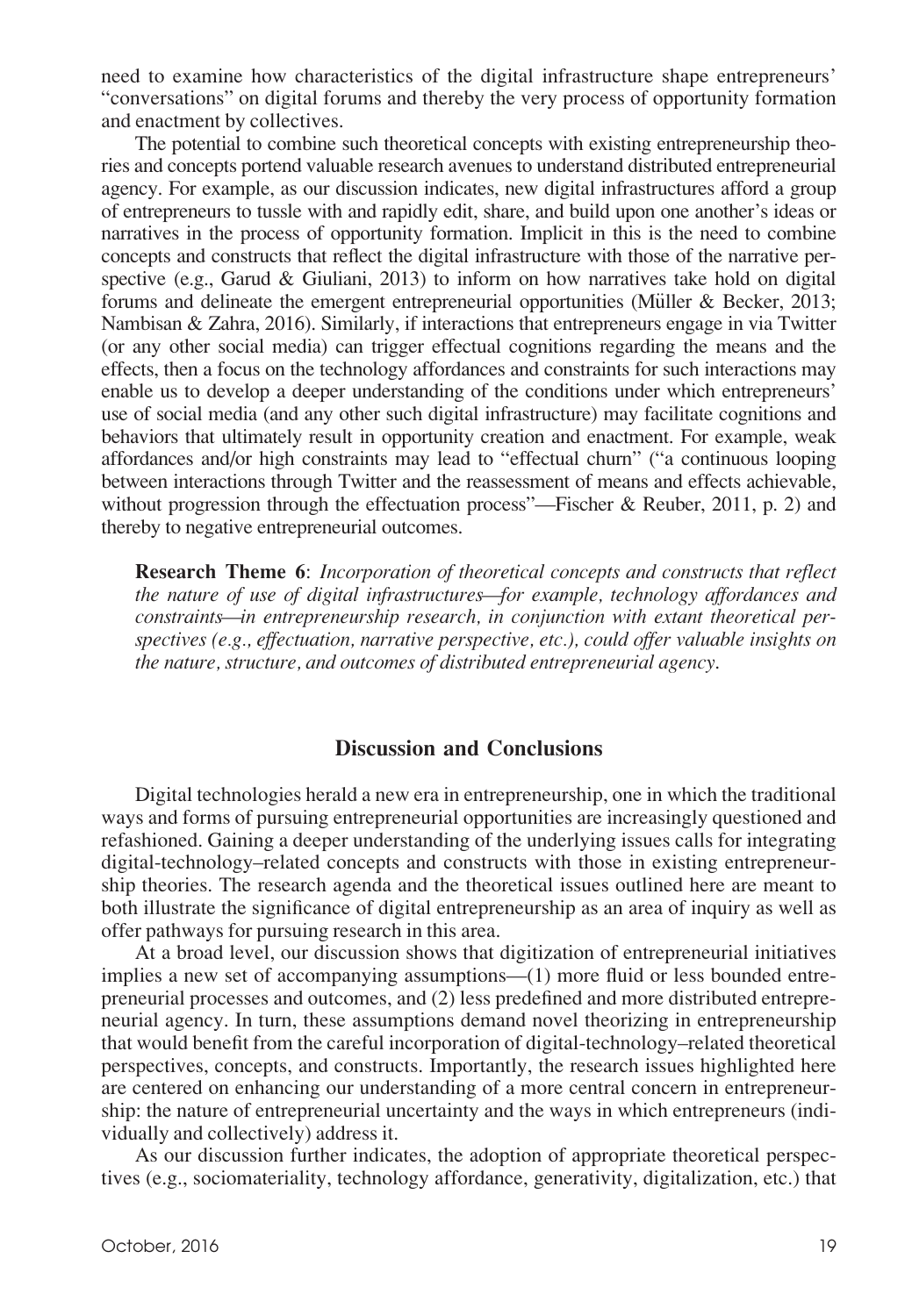allow for the joint consideration of entrepreneur/venture (individual, group, firm level) constructs and digital-technology–related constructs could help decipher the intermingling of human/social/institutional and material agencies in entrepreneurial pursuits and offer critical insights on how digitally fuelled entrepreneurial processes unfold and on how entrepreneurs' interactions and actions both shape and are shaped by the use of digital technologies. Importantly, as is evident from our discussion, such research would need to consider issues that span multiple levels—individual entrepreneur, groups or collectives, venture and ecosystem—and relate to recent calls in this regard (e.g., Shepherd, 2011).

While the research directions outlined here give primacy to the role of digital technologies, they would also need to build on (relate to) several important existing theoretical perspectives and research streams in entrepreneurship—for example, entrepreneurial uncertainty (McKelvie et al., 2011; McMullen & Shepherd, 2006), opportunity creation (Alvarez et al., 2013), effectuation (Sarasvathy, 2001), narratives (Garud et al., 2014; Garud & Giuliani, 2013), entrepreneurial cognition (Gregoire et al., 2011), user entrepreneurship (Shah & Tripsas, 2007), etc. As such, future studies that pursue the research agenda proposed here could potentially both enrich and extend a range of existing and emergent research streams in entrepreneurship.

Further, digital-technology–related theoretical concepts and constructs considered here—for example, generativity, technology affordance, design capital, etc.—are highly amenable to future empirical work. For example, recent studies on digital innovation (e.g., Huang et al., in press; Majchrzak et al., 2013; Svahn, Mathiassen, & Lindgren, in press) show how these and other concepts can be operationalized and incorporated in rigorous empirical work. The new digital-technology–related theorizing elements suggested here may also imply the need to adopt novel methodologies that have not been used to a great extent in entrepreneurship research. New techniques such as computational social science (e.g., Gaskin et al., 2014; Pentland, Haerem, & Hillison, 2010), configurational analysis (Ragin, 2008), and methods for identifying complex emergent phenomena (Kane, Johnson, & Majchrzak, 2014) may help develop more nuanced understanding of the underlying issues. For example, computational social sciences refer to a set of methodologies for exploring human behavior computationally (i.e., applying powerful data mining and machine learning techniques to analyze "big data" related to human interactions, behaviors, and relationships) and may be particularly helpful in analyzing entrepreneurs' use of social media in opportunity formation. Studies that incorporate these and other such new methodologies may better serve to help us understand the complex and dynamic phenomena that underlie entrepreneurship in a digital world.

Finally, research on digital entrepreneurship holds, broader public policy implications. For example, analysis of big data in domains such as public health, transportation, and education has helped citizens and nonprofit organizations to discover social problems that in turn lead to entrepreneurial opportunities (e.g., Datakind, Portland CivicApps) (Nambisan & Nambisan, 2013). "Open data" policies on the part of organizations (government, private, and nonprofit) provide the setting for citizen entrepreneurs to discover new opportunities. At the same time, such a process of opportunity discovery is facilitated by new digital infrastructure including data analytics, mobile computing, and social media. Research on the potential interaction effects of digital infrastructure and data policies could contribute to building better theories related to digital social entrepreneurship and also inform on public policies and practices in this area.

In conclusion, with the rapid digitization of products and services across industries, the entrepreneurial opportunities in these markets are also increasingly infused with digital technologies. The digital entrepreneurship research agenda proposed here rests on this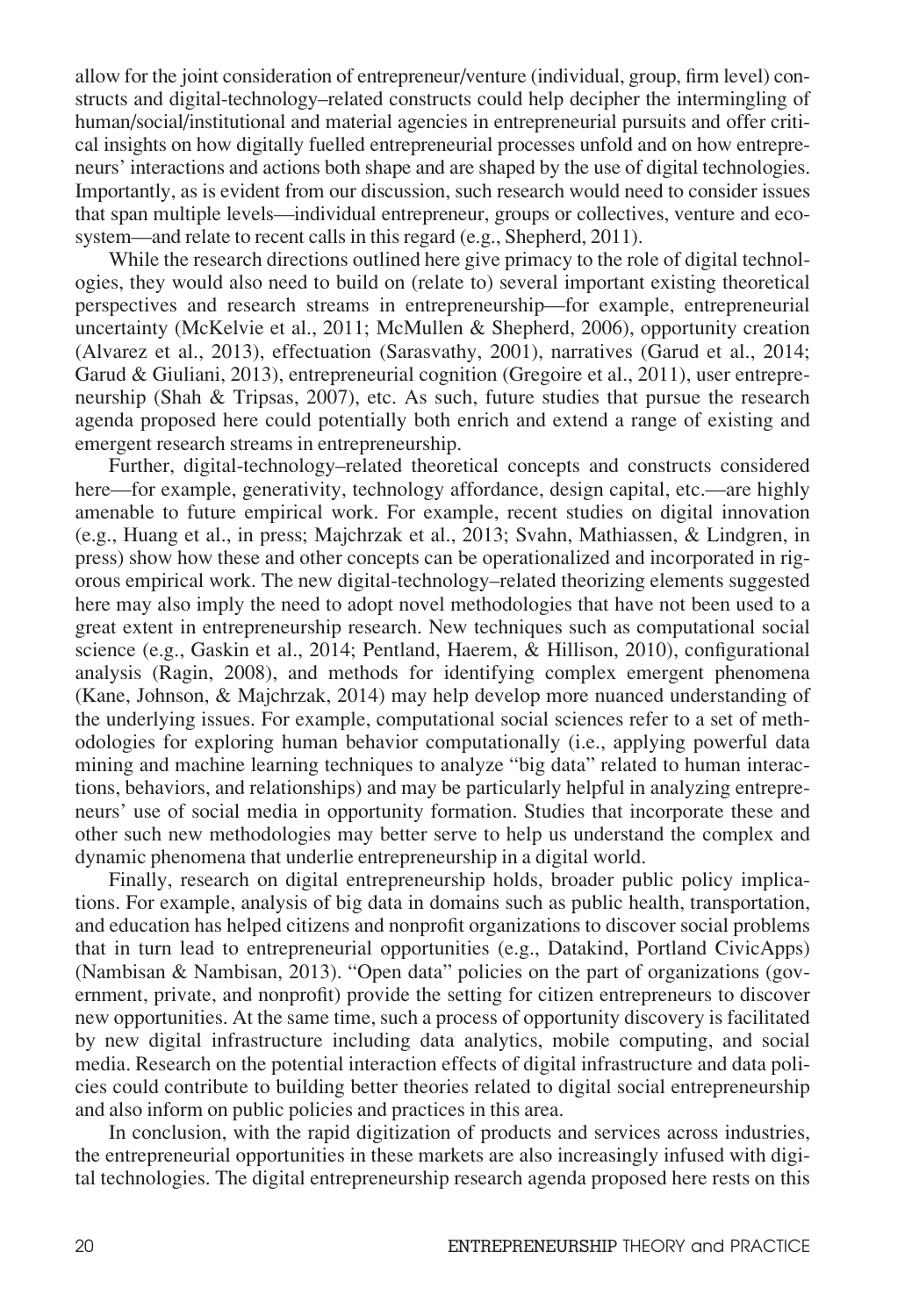premise. The research questions and issues outlined here would hopefully not only motivate but also guide future research efforts in this area.

## REFERENCES

Aldrich, H. (2014). The democratization of entrepreneurship? Hackers, makerspaces, and crowdfunding. Annual Meeting of the Academy of Management, Philadelphia, August 2014.

Aldrich, H.E. & Kim, P.H. (2007). Small worlds, infinite possibilities? How social networks affect entrepreneurial team formation and search. Strategic Entrepreneurship Journal, 1(1–2), 147–165.

Alvarez, S.A., Barney, J.B., & Anderson, P. (2013). Forming and exploiting opportunities: The implications of discovery and creation processes for entrepreneurial and organizational research. Organization Science, 24(1), 301–317.

Arriaga-Azkarate, T. & Croasdell, D. (2013). NASF in Twitter: An entrepreneur's community of practice using electronic networks of practice. In Proceedings of the 46<sup>th</sup> Annual Hawaii International Conference on Information Systems, Wailea, HI (pp. 3488–3493). Washington, DC: IEEE Society Computer Society.

Bailey, D.E., Leonardi, P.M., & Barley, S.R. (2012). The lure of the virtual. Organization Science, 23(5), 1485–1504.

Baron, R.A. (2006). Opportunity recognition as pattern recognition: How entrepreneurs "connect the dots" to identify new business opportunities. Academy of Management Perspectives, 20(1), 104–119.

Beckman, C., Eisenhardt, K., Kotha, S., Meyer, A., & Rajagopalan, N. (2012). Technology entrepreneurship. Strategic Entrepreneurship Journal, 6, 89–93.

Belleflamme, P., Lambert, T., & Schwienbacher, A. (2013). Crowdfunding: Tapping the right crowd. Journal of Business Venturing, 29(5), 585–609.

Bingham, C.B. & Haleblian, J. (2012). How firms learn heuristics: Uncovering missing components of organizational learning. Strategic Entrepreneurship Journal, 6, 152–177.

Boeker, W. & Karichalil, R. (2002). Entrepreneurial transitions: Factors influencing founder departure. Academy of Management Journal, 45(4), 818–826.

Boland, R.J., Jr., Lyytinen, K., & Yoo, Y. (2007). Wakes of innovation in project networks: The case of digital 3-D representations in architecture, engineering, and construction. Organization Science, 18(4), 631–647.

Bresnahan, T. & Greenstein, S. (2014). Mobile computing: The next platform rivalry. American Economic Review, 104(5), 475–480.

Brinckmann, J., Grichnik, D., & Kapsa, D. (2010). Should entrepreneurs plan or just storm the castle? A meta-analysis on contextual factors impacting the business planning–performance relationship in small firms. Journal of Business Venturing,  $25(1)$ ,  $24-40$ .

Brynjolfsson, E. & Saunders, A. (2009). Wired for innovation: How information technology is reshaping the economy. Cambridge, MA: MIT Press.

Chandler, G.N. & Hanks, S.H. (1994). Founder competence, the environment, and venture performance. Entrepreneurship Theory and Practice, 18(3), 77–90.

Chandra, Y. & Coviello, N. (2010). Broadening the concept of international entrepreneurship: 'Consumers as international entrepreneurs.' Journal of World Business, 45, 228–236.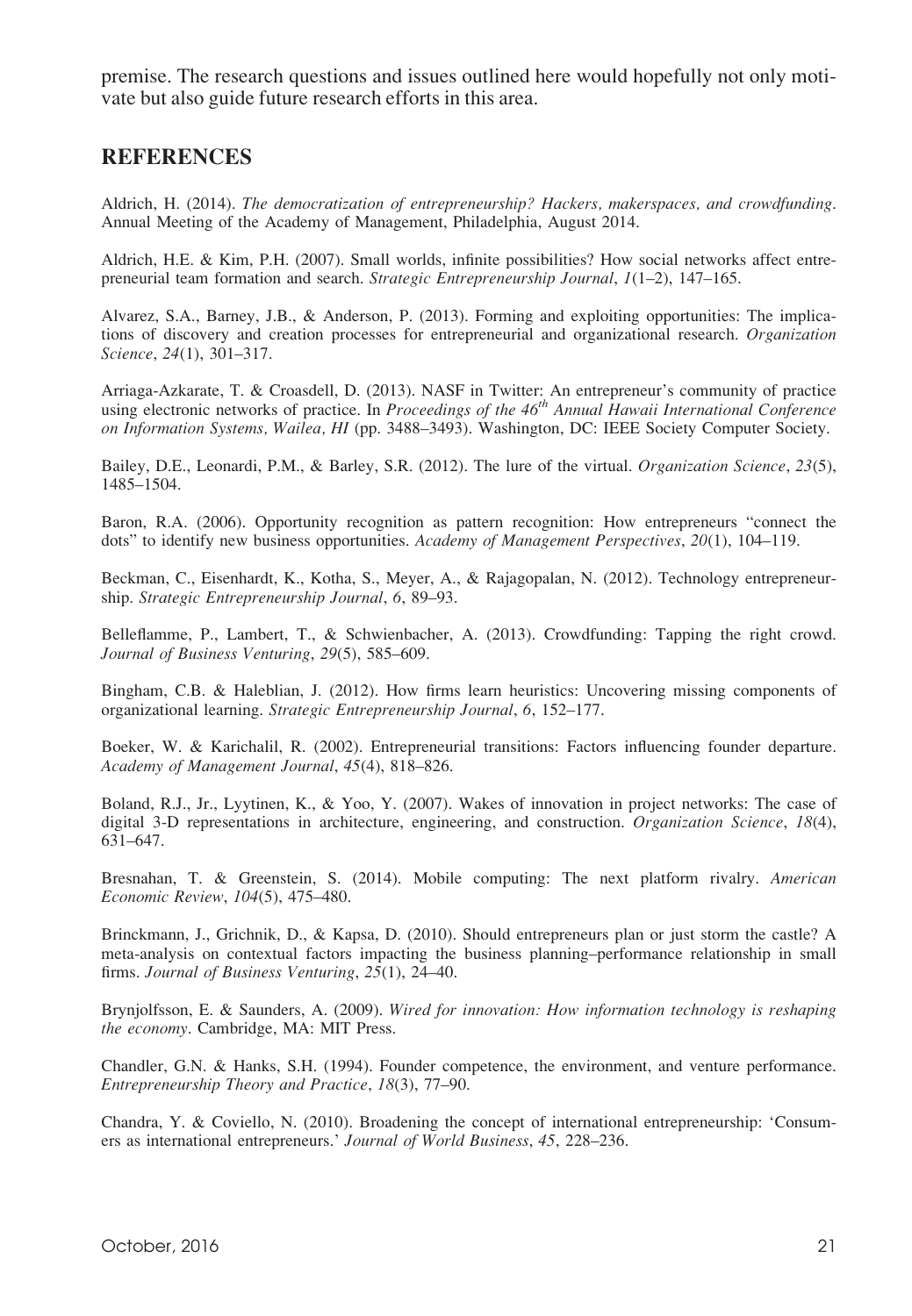Davidson, E. & Vaast, E. (2010). Digital entrepreneurship and its sociomaterial enactment. In Proceedings of the 43rd Hawaii International Conference on System Sciences (pp. 1–10). Washington, DC: IEEE Computer Society.

Davidsson, P. (2015). Entrepreneurial opportunities and the entrepreneurship nexus: A re-conceptualization. Journal of Business Venturing, 30, 674–695.

Dimov, D. (in press). Towards a design science of entrepreneurship. In A. C. Corbett & J. A. Katz (Eds.), Advances in entrepreneurship, firm emergence and growth (Vol. 18). Bingley, UK: Emerald Press.

Dougherty, D. & Dunne, D.D. (2012). Digital science and knowledge boundaries in complex innovation. Organization Science, 23(5), 1467–1484.

Ekbia, H.R. (2009). Digital artifacts as quasi-objects: Qualification, mediation, and materiality. Journal of the American Society for Information Science and Technology, 60(12), 2554–2566.

Elliott, J. (2016). Canadian boss hails user innovation on Twitter's 10th birthday. CTV. Available at: [http://www.ctvnews.ca/business/canadian-boss-hails-user-innovation-on-twitter-s-10th-birthday-1.2824598,](http://www.ctvnews.ca/business/canadian-boss-hails-user-innovation-on-twitter-s-10th-birthday-1.2824598) accessed 20 September 2016.

Fauchart, E. & Gruber, M. (2011). Darwinians, communitarians, and missionaries: The role of founder identity in entrepreneurship. Academy of Management Journal, 54(5), 935–957.

Faulkner, P. & Runde, J. (2009). On the identity of technological objects and user innovations in function. Academy of Management Review, 34(3), 442–462.

Fischer, E. & Reuber, A.R. (2011). Social interaction via new social media: (How) can interactions on Twitter affect effectual thinking and behavior? Journal of Business Venturing, 26(1), 1–18.

Foerderer, J., Kude, T., Schuetz, S., & Heinzl, A. (2014). Control vs. generativity: A complex adaptive systems perspective on service platforms. Proceedings of the International Conference on Information Systems (ICIS), Auckland, NZ.

Forbes, D.P., Borchert, P.S., Zellmer-Bruhn, M.E., & Sapienza, H.J. (2006). Entrepreneurial team formation: An exploration of new member addition. *Entrepreneurship Theory and Practice*, 30(2), 225–248.

Gaglio, C.M. & Katz, J. (2001). The psychological basis of opportunity identification: Entrepreneurial alertness. Journal of Small Business Economics, 12(2), 95–111.

Gao, L.S. & Iyer, B. (2006). Analyzing complementarities using software stacks for software industry acquisitions. Journal of Management Information Systems, 23(2), 119–147.

Gartner, W.B. (2007). Entrepreneurial narrative and a science of the imagination. Journal of Business Venturing, 22(5), 613–627.

Garud, R., Gehman, J., & Giuliani, A.P. (2014). Contextualizing entrepreneurial innovation: A narrative perspective. Research Policy, 43(7), 1177–1188.

Garud, R. & Giuliani, A. (2013). A narrative perspective on entrepreneurial opportunities. Academy of Management Review, 38(1), 157–160.

Garud, R., Jain, S., & Tuertscher, P. (2008). Incomplete by design and designing for incompleteness. Organization Studies, 29(3), 351–371.

Garud, R. & Karnoe, P. (2003). Bricolage versus breakthrough: Distributed and embedded agency in technology entrepreneurship. Research Policy, 32(2), 277–300.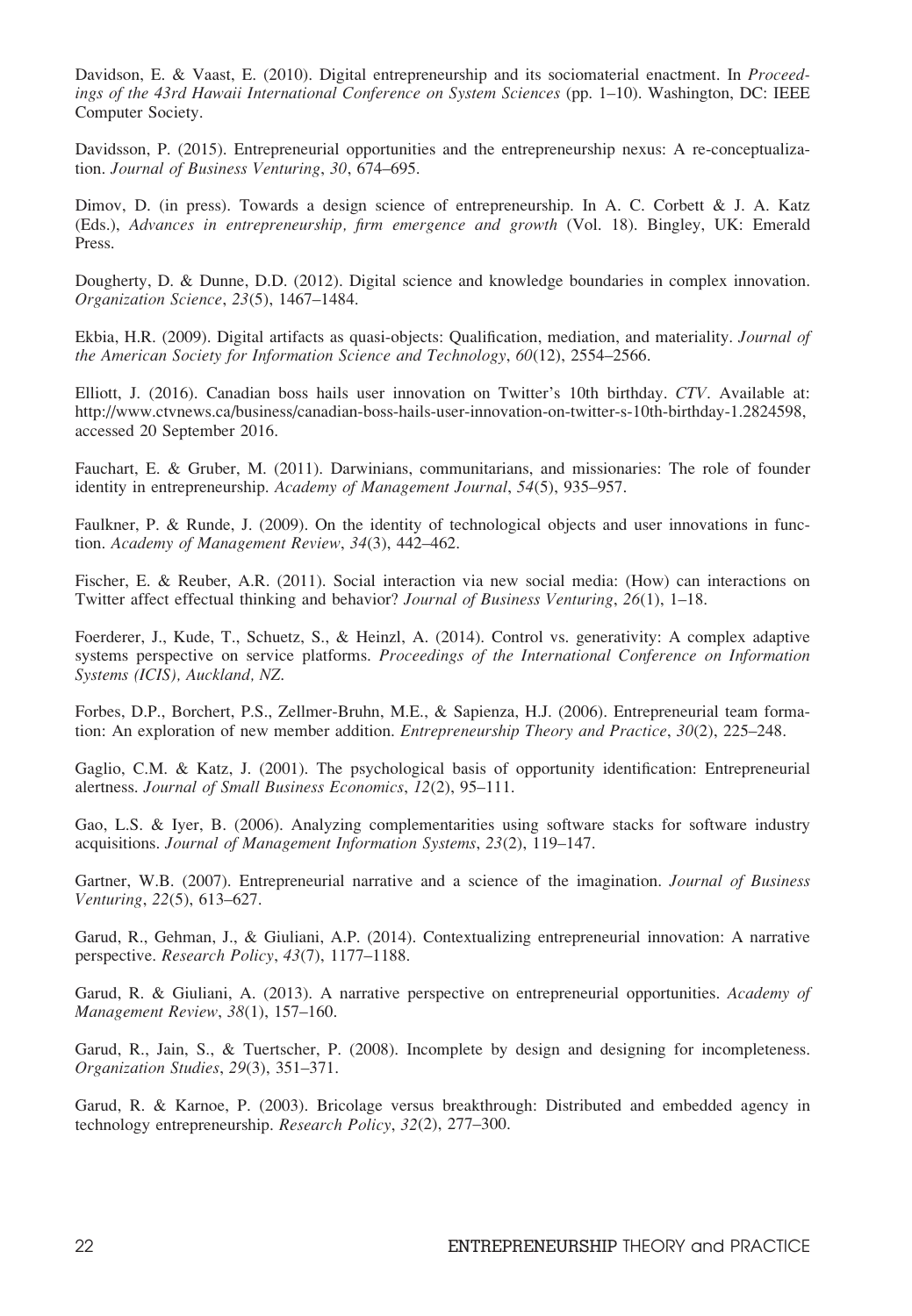Gaskin, J., Berente, N., Lyytinen, K., & Yoo, Y. (2014). Toward generalizable sociomaterial inquiry: A computational approach for zooming in and out of sociomaterial routines. MIS Quarterly,  $38(3)$ , 849–871.

Gawer, A. & Cusumano, M.A. (2002). Platform leadership: How Intel, Microsoft, and Cisco drive industry innovation. Cambridge, MA: HBS Press.

Gentner, D. (1983). Structure-mapping: A theoretical framework for analogy. Cognitive Science, 7, 155–170.

Gibson, J.J. (1979). The ecological approach to visual perception. Boston: Houghton Mifflin.

Grégoire, D.A., Barr, P.S., & Shepherd, D.A. (2010). Cognitive processes of opportunity recognition: The role of structural alignment. Organization Science, 21(2), 413–431.

Gregoire, D., Corbett, A.C., & McMullen, J.S. (2011). The cognitive perspective in entrepreneurship: An agenda for future research. Journal of Management Studies, 48(6), 1443–1477.

Gruber, M. (2007). Uncovering the value of planning in new venture creation: A process and contingency perspective. Journal of Business Venturing, 22(6), 782–807.

Harper, D.A. (2008). Towards a theory of entrepreneurial teams. Journal of Business Venturing, 23(6), 613–626.

Hatch, M. (2013). The maker movement manifesto: Rules for innovation in the new world of crafters, hackers, and tinkerers. New York: McGraw-Hill.

Henderson, R.M. & Clark, K.B. (1990). Architectural innovation: The reconfiguration of existing product technologies and the failure of established firms. Administrative Science Quarterly, 35, 9–30.

Hevner, A.R., March, S.T., Park, J., & Ram, S. (2004). Design science in information systems research. MIS Quarterly, 28(1), 75–105.

Hmieleski, K.M. & Baron, R.A. (2009). Entrepreneurs' optimism and new venture performance: A social cognitive perspective. Academy of Management Journal, 52(3), 473–488.

Honig, B. & Karlsson, T. (2004). Institutional forces and the written business plan. *Journal of Manage*ment, 30(1), 29–48.

Huang, P., Ceccagnoli, M., Forman, C., & Wu, D.J. (2013). Participation in a platform ecosystem: Appropriability, competition, and access to the installed base. *Management Science*, 59(1), 102–121.

Huang, J., Henfridsson, O., Liu, M., & Newell, S. (in press). Growing on steroids: Rapidly scaling the user base through digital innovation. MIS Quarterly.

Iansiti, M. & Levien, R. (2004). The keystone advantage. Boston: HBS Press.

Ingram, C., Teigland, R., & Vaast, E. (2014). Solving the puzzle of crowdfunding: Where technology affordances and institutional entrepreneurship collide. In Proceedings of the 47th Hawaii International Conference on System Sciences (pp. 56–67). Washington, DC: IEEE Computer Society.

Kallinikos, J., Aaltonen, A., & Marton, A. (2013). The ambivalent ontology of digital artifacts. MIS Quarterly, 37(2), 357–370.

Kane, G.C., Johnson, J., & Majchrzak, A. (2014). Emergent life cycle: The tension between knowledge change and knowledge retention in open online coproduction communities. *Management Science*, 60(12), 3026–3048.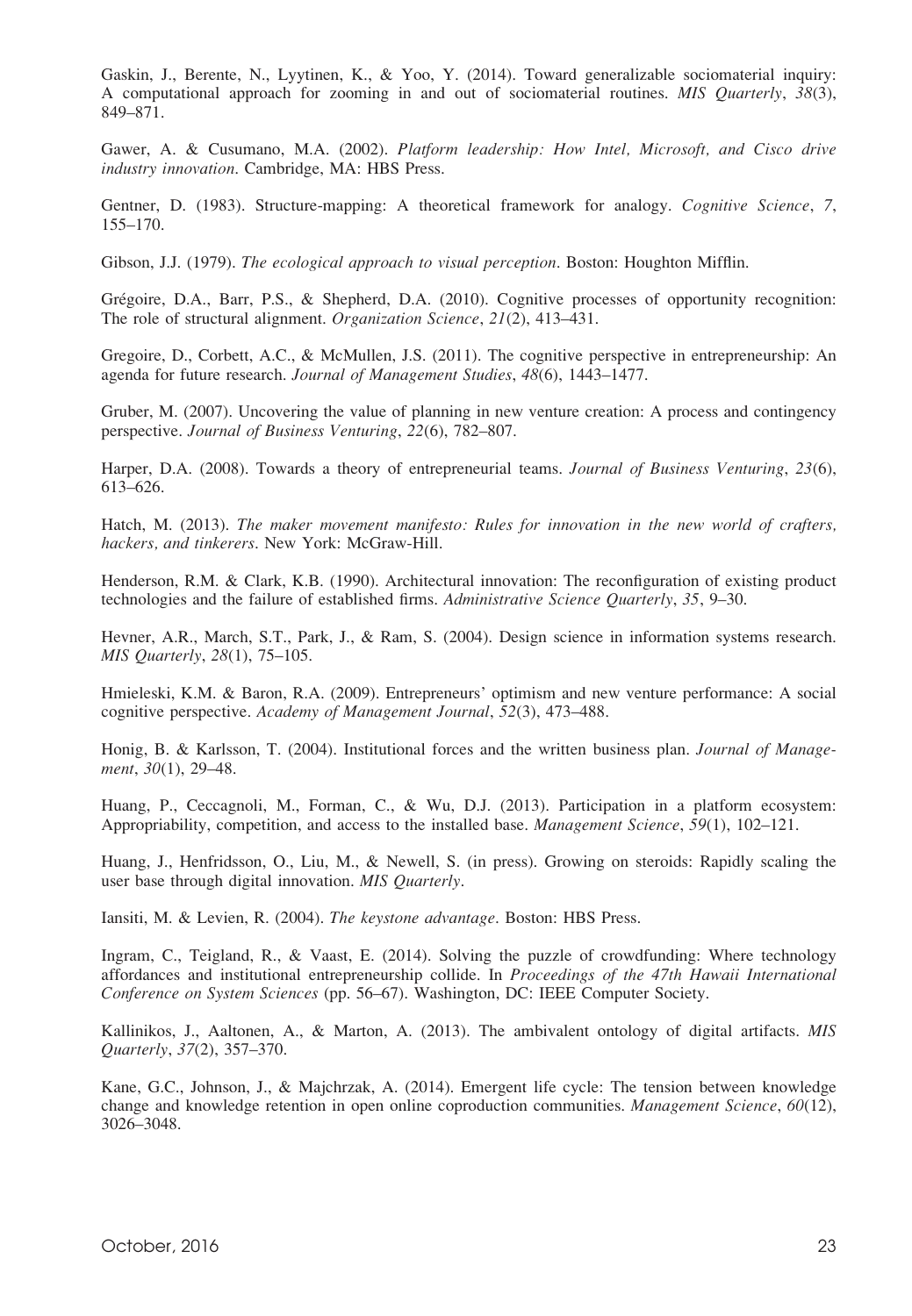Kelestyn, B. & Henfridsson, O. (2014). Everyday digital entrepreneurship: The inception, shifts, and scaling of future shaping practices. Proceedings of the International Conference on Information Systems, Auckland, NZ.

Kerr, W.R., Nanda, R., & Rhodes-Kropf, M. (2014). Entrepreneurship as experimentation. The Journal of Economic Perspectives, 28(3), 25–48.

Kim, K., & Hann, I. (2013). Does crowdfunding democratize access to capital? A geographical analysis. INFORMS Conference on Information Systems and Technology (CIST), Arlington, Virginia.

Kirzner, I.M. (1979). Perception, opportunity, and profit: Studies in the theory of entrepreneurship. Chicago: University of Chicago Press.

Klotz, A.C., Hmieleski, K.M., Bradley, B.H., & Busenitz, L.W. (2014). New venture teams a review of the literature and roadmap for future research. Journal of Management, 40(1), 226–255.

Knight, F.H. (1921). Risk, uncertainty and profit. Washington, DC: Beard Books.

Lee, J. & Berente, N. (2012). Digital innovation and the division of innovative labor: Digital controls in the automotive industry. Organization Science, 23(5), 1428–1447.

Leonardi, P.M. (2011). When flexible routines meet flexible technologies: Affordance, constraint, and the imbrication of human and material agencies. MIS Quarterly, 35(1), 147–167.

Lusch, R.F. & Nambisan, S. (2015). Service innovation: A service-dominant logic perspective. MIS Quarterly, 39(1), 155–175.

Lyytinen, K., Yoo, Y., & Boland, R.J., Jr. (2016). Digital product innovation within four classes of innovation networks. Information Systems Journal, 26(1), 47–75.

Majchrzak, A., Faraj, S., Kane, G.C., & Azad, B. (2013). The contradictory influence of social media affordances on online communal knowledge sharing. Journal of Computer Mediated Communication, 19(1), 38–55.

Majchrzak, A. & Malhotra, A. (2013). Towards an information systems perspective and research agenda on crowdsourcing for innovation. Journal of Strategic Information Systems, 22, 257–268.

Majchrzak, A. & Markus, M. (2013). Technology affordances and constraints theory (of MIS). In E. Kessler (Ed.), Encyclopedia of management theory (pp. 832–836). Thousand Oaks, CA: SAGE Publications.

March, S.T. & Storey, V.C. (2008). Design science in the information systems discipline: An introduction to the special issue on design science research. MIS Quarterly, 32, 725–730.

McKelvie, A., Haynie, J.M., & Gustavsson, V. (2011). Unpacking the uncertainty construct: Implications for entrepreneurial action. Journal of Business Venturing, 26(3), 273–292.

McMullen, J.S. & Shepherd, D.A. (2006). Entrepreneurial action and the role of uncertainty in the theory of the entrepreneur. Academy of Management Review, 31(1), 132–152.

Mischel, W. (2004). Toward an integrative science of the person. Annual Review of Psychology, 55, 1–22.

Mollick, E. (2014). The dynamics of crowdfunding: An exploratory study. Journal of Business Venturing,  $29(1)$ , 1–16.

Mortara, L. & Parisot, N.G. (in press). How do fab-spaces enable entrepreneurship? Case studies of 'makers' entrepreneurs. International Journal of Manufacturing Technology & Management.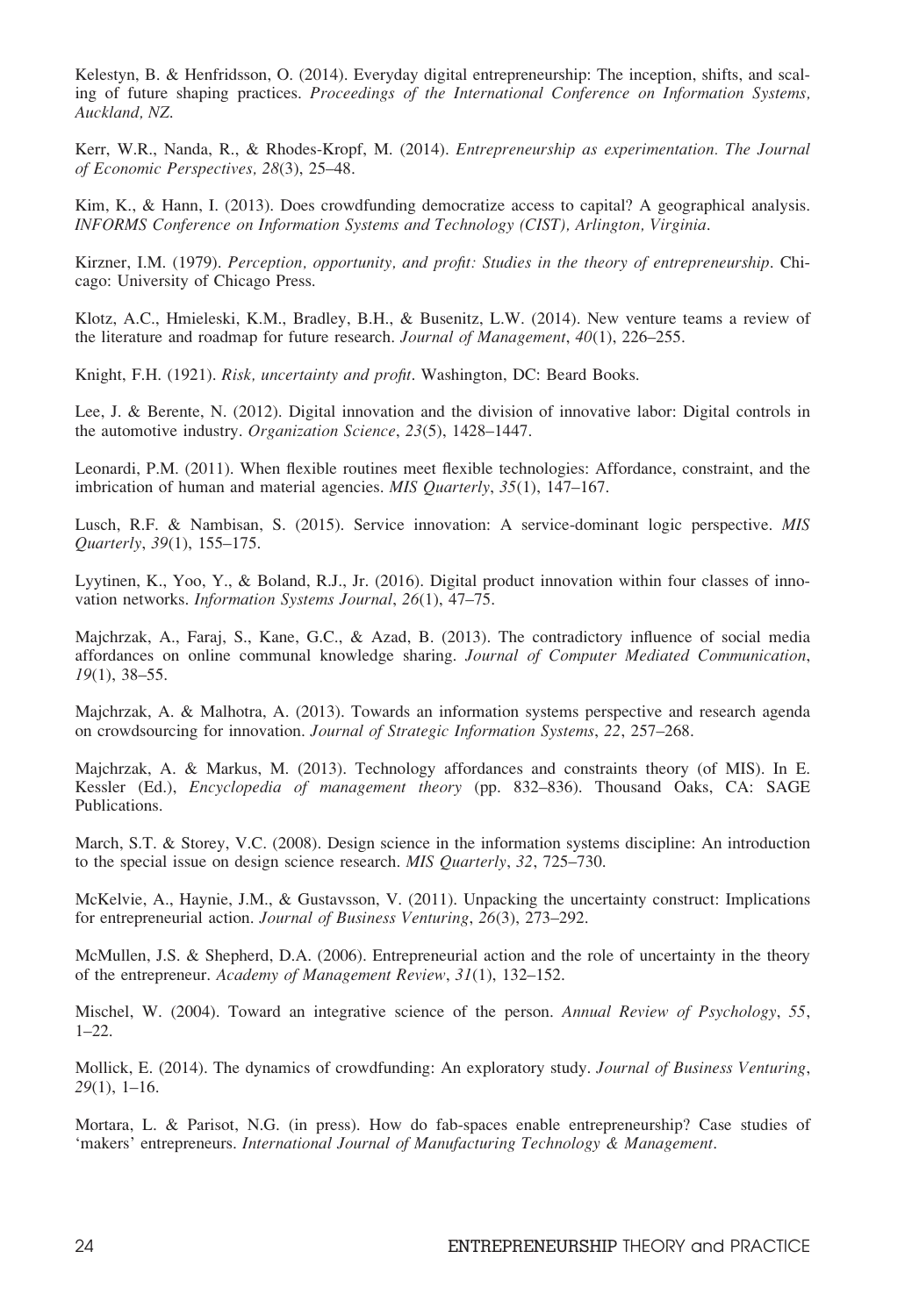Müller, A.P. & Becker, L. (2013). Narrative and innovation: New ideas for business administration, strategic management and entrepreneurship. Wiesbaden, Germany: Springer VS.

Nambisan, S. & Baron, R.A. (2013). Entrepreneurship in innovation ecosystems: Entrepreneurs' selfregulatory processes and their implications for new venture success. Entrepreneurship Theory and Practice, 37(5), 1071–1097.

Nambisan, S. & Nambisan, P. (2013). Engaging citizens in co-creation in public services: Lessons learned and best practices. Research Report. Washington, DC: IBM Center for the Business of Government.

Nambisan, S. & Sawhney, M.S. (2011). Orchestration processes in network-centric innovation: Evidence from the field. Academy of Management Perspectives,  $25(3)$ , 40-57.

Nambisan, S. & Zahra, S.A. (2016). The role of demand-side narratives in opportunity formation and enactment. Journal of Business Venturing Insights, 5, 70–75.

Orlikowski, W.J. (2007). Sociomaterial practices: Exploring technology at work. Organization Studies, 28(9), 1435–1448.

Orlikowski, W.J. & Scott, S.V. (2008). Sociomateriality: Challenging the separation of technology, work and organization. Academy of Management Annals, 2(1), 433–474.

Parker, G., Van Alstyne, M., & Choudary, S.P. (2016). Platform revolution: How networked markets are transforming the economy–and how to make them work for you. New York: W.W. Norton Publishing.

Peffers, K., Tuunanen, T., Rothenberger, M.A., & Chatterjee, S. (2008). A design science research methodology for information systems research. Journal of Management Information Systems, 24(3), 45–77.

Pentland, B.T., Haerem, T., & Hillison, D. (2010). Comparing organizational routines as recurrent patterns of action. Organization Studies, 31(7), 917–940.

Porter, M.E. & Heppelmann, J.E. (2014). How smart, connected products are transforming competition. Harvard Business Review, 92(11), 64–88.

Power, B. (2014). How GE applies lean startup practices. Harvard Business Review. Available at [https://](https://hbr.org/2014/04/how-ge-applies-lean-startup-practices) [hbr.org/2014/04/how-ge-applies-lean-startup-practices](https://hbr.org/2014/04/how-ge-applies-lean-startup-practices), accessed 20 September 2016.

Ragin, C.C. (2008). Redesigning social inquiry: Fuzzy set and beyond. Chicago: University of Chicago Press.

Rayna, T., Striukova, L., & Darlington, J. (2015). Co-creation and user innovation: The role of online 3D printing platforms. Journal of Engineering and Technology Management, 37, 90–102.

Read, S., Song, M., & Smit, W. (2009). A meta-analytic review of effectuation and venture performance. Journal of Business Venturing, 24, 573–587.

Ries, E. (2011). The lean startup: How today's entrepreneurs use continuous innovation to create radically successful businesses. New York: Crown Publishing.

Sarason, Y., Dean, T., & Dillard, J.F. (2006). Entrepreneurship as the nexus of individual and opportunity: A structuration view. Journal of Business Venturing, 21(3), 286–305.

Sarasvathy, S.D. (2001). Causation and effectuation: Toward a theoretical shift from economic inevitability to entrepreneurial contingency. Academy of Management Review, 26(2), 243–263.

Sarasvathy, S.D. & Dew, N. (2005). New market creation through transformation. Journal of Evolutionary Economics, 15(5), 533–565.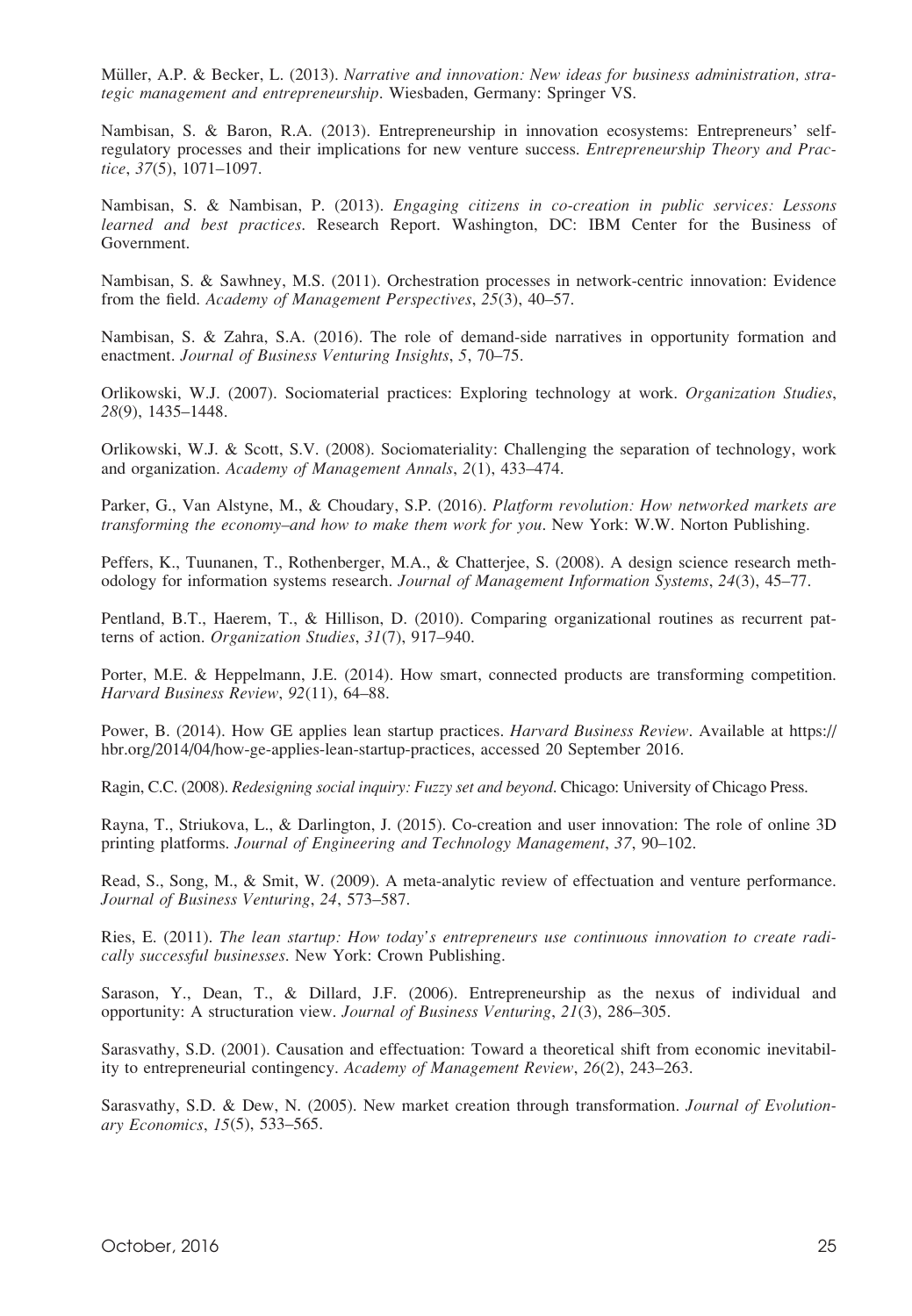Schjoedt, L., Monsen, E., Pearson, A., Barnett, T., & Chrisman, J.J. (2013). New venture and family business teams: Understanding team formation, composition, behaviors, and performance. *Entrepreneur*ship Theory and Practice, 37(1), 1-15.

Schumpeter, J.A. (1934). The theory of economic development. New Brunswick, NJ: Transaction.

Selden, P.D. & Fletcher, D.E. (2015). The entrepreneurial journey as an emergent hierarchical system of artifact-creating processes. Journal of Business Venturing, 30(4), 603–615.

Shah, S.K. & Tripsas, M. (2007). The accidental entrepreneur: The emergent and collective process of user entrepreneurship. Strategic Entrepreneurship Journal, 1, 123–140.

Shane, S. (2000). Prior knowledge and the discovery of entrepreneurial opportunities. Organization Science, 11, 448–469.

Shane, S. & Eckhardt, J. (2003). The individual opportunity nexus. In Z. J. Acs & D. B. Audretsch (Eds.), Handbook of entrepreneurship research: An interdisciplinary survey and introduction. Dordrecht, the Netherlands: Kluwer Academic Publishers.

Shepherd, D.A. (2011). Multilevel entrepreneurship research: Opportunities for studying entrepreneurial decision making. Journal of Management, 37(2), 412–420.

Short, J.C., Ketchen, D.J., Jr., Shook, C.L., & Ireland, R.D. (2010). The concept of "opportunity" in entrepreneurship research: Past accomplishments and future challenges. Journal of Management, 36(1), 40–65.

Smith, A., Sabine, H., Sascha, D., Johan, S., & van Oost, E. (2013). Grassroots digital fabrication and makerspaces: Reconfiguring, relocating and recalibrating innovation? SPRU Working Paper. University of Sussex, Brighton, Sussex.

Srinivasan, A. & Venkatraman, N. (2013). Dynamics of platform-based networks during periods of architectural shifts in videogames. Proceedings of the Annual Meeting of the Academy of Management Proceedings, August.

Svahn, F., Mathiassen, L., & Lindgren, R. (in press). Embracing digital innovation in incumbent firms: How Volvo cars managed competing concerns. MIS Quarterly.

Tilson, D., Lyytinen, K., & Sørensen, C. (2010). Digital infrastructures: The missing IS research agenda. Information Systems Research, 21(4), 748–759.

Tiwana, A., Konsynski, B., & Bush, A.A. (2010). Platform evolution: Coevolution of platform architecture, governance, and environmental dynamics. Information Systems Research, 21(4), 675-687.

Ulrich, K. & Eppinger, S. (2011). Product design and development. Maidenhead, UK: McGraw-Hill Education.

Um, S., Yoo, Y., Wattal, S., Kulathinal, R.J., & Zhang, B. (2013). The architecture of generativity in a digital ecosystem: A network biology perspective. Proceedings of the 34th International Conference on Information Systems, Milan, Italy.

Utterback, J. (1994). Mastering the dynamics of innovation. Boston: Harvard Business School Press.

Venkatraman, S., Sarasvathy, S.D., Dew, N., & Forster, W.R. (2012). Reflections on the 2010 AMR Decade Award: Whither the promise? Moving forward with entrepreneurship as a science of the artificial. Academy of Management Review, 37, 21–33.

Vissa, B. & Bhagavatula, S. (2012). The causes and consequences of churn in entrepreneurs' personal networks. Strategic Entrepreneurship Journal, 6(3), 273–289.